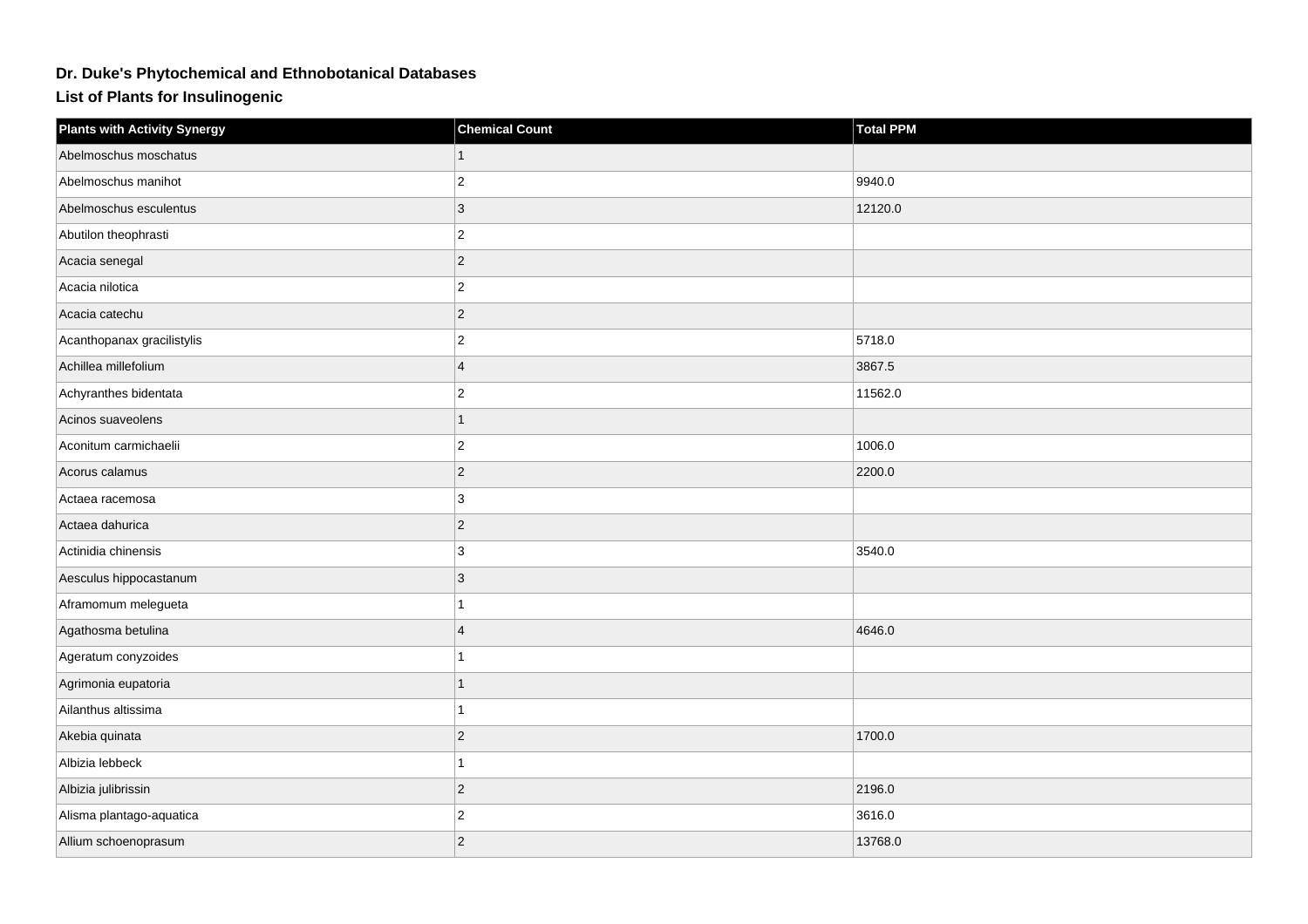| <b>Plants with Activity Synergy</b> | <b>Chemical Count</b>   | Total PPM |
|-------------------------------------|-------------------------|-----------|
| Allium sativum var. sativum         | 5                       | 2867.1    |
| Allium cepa                         | $\overline{\mathbf{A}}$ | 98851.6   |
| Allium ampeloprasum                 | $\mathbf{1}$            |           |
| Alocasia macrorrhiza                | $ 2\rangle$             | 3602.0    |
| Aloe vera                           | $\overline{\mathbf{A}}$ | 3400.0    |
| Aloe spp.                           | $ 3\rangle$             |           |
| Alpinia officinarum                 | 1                       |           |
| Althaea officinalis                 | $\overline{4}$          | 10376.5   |
| Amaranthus sp.                      | $\overline{2}$          | 13448.0   |
| Ammi visnaga                        | $\overline{1}$          |           |
| Ammi majus                          | 1                       |           |
| Amomum xanthioides                  | $ 2\rangle$             | 7176.0    |
| Amorphophallus konjac               | $ 3\rangle$             |           |
| Amorphophallus campanulatus         | $ 2\rangle$             | 6340.0    |
| Amphicarpaea bracteata              | $ 2\rangle$             |           |
| Anacardium occidentale              | $ 3\rangle$             | 4650.6    |
| Ananas comosus                      | $\overline{2}$          | 2162.0    |
| Anastatica hierochuntica            | $\overline{1}$          |           |
| Anemarrhena asphodeloides           | $ 2\rangle$             | 2454.0    |
| Anemone pulsatilla                  | 1                       |           |
| Anethum graveolens                  | 4                       | 19158.58  |
| Angelica sinensis                   | $\overline{4}$          | 5309.9    |
| Angelica laxiflora                  | $ 2\rangle$             | 3930.0    |
| Angelica dahurica                   | $ 2\rangle$             | 65.34     |
| Annona squamosa                     | $\mathbf{1}$            | 1570.0    |
| Annona reticulata                   | 1                       | 1260.0    |
| Annona muricata                     | $ 2\rangle$             | 4808.0    |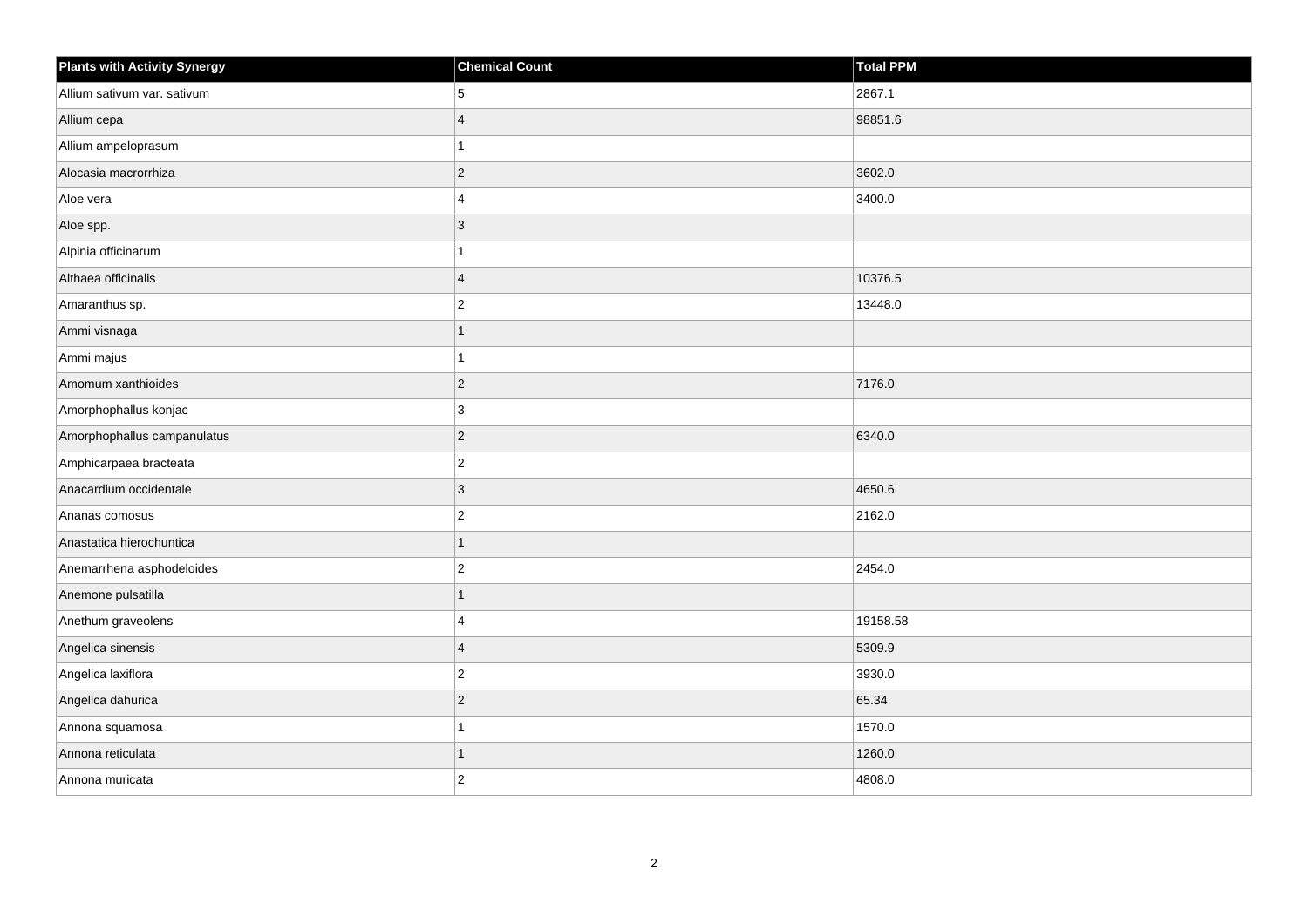| <b>Plants with Activity Synergy</b> | <b>Chemical Count</b> | <b>Total PPM</b> |
|-------------------------------------|-----------------------|------------------|
| Annona cherimola                    | $\overline{2}$        | 4120.0           |
| Anogeissus latifolia                |                       |                  |
| Anthriscus cerefolium               | $\overline{2}$        | 2820.0           |
| Apium graveolens                    | 4                     | 18782.09         |
| Arachis hypogaea                    | $\overline{A}$        | 21690.16         |
| Araucaria bidwillii                 |                       |                  |
| Arctium lappa                       | 3                     | 10803.2          |
| Arctostaphylos uva-ursi             | 5                     | 2433.2           |
| Ardisia japonica                    |                       |                  |
| Areca catechu                       | $\overline{2}$        | 1032.0           |
| Arisaema consanguineum              | $\overline{c}$        | 228.0            |
| Aristolochia debilis                | $\overline{2}$        | 3840.0           |
| Armoracia rusticana                 | $\overline{4}$        | 10770.55         |
| Artemisia vulgaris                  | 3                     | 5624.0           |
| Artemisia herba-alba                | $\overline{2}$        | 4162.0           |
| Artemisia dracunculus               | 3                     | 6940.0           |
| Artemisia cina                      |                       |                  |
| Artemisia capillaris                | $\overline{c}$        | 2044.0           |
| Artemisia annua                     | 1                     |                  |
| Artocarpus heterophyllus            | $\overline{2}$        | 2792.0           |
| Artocarpus altilis                  | 3                     | 1966.0           |
| Asiasarum sieboldii                 | $\overline{2}$        | 5318.0           |
| Asiasarum heterotropoides           | $\overline{c}$        | 5318.0           |
| Asimina triloba                     | 3                     | 10332.0          |
| Aspalathus linearis                 | $\overline{2}$        |                  |
| Asparagus officinalis               | 4                     | 14249.4          |
| Asparagus lucidus                   | $\overline{2}$        | 876.0            |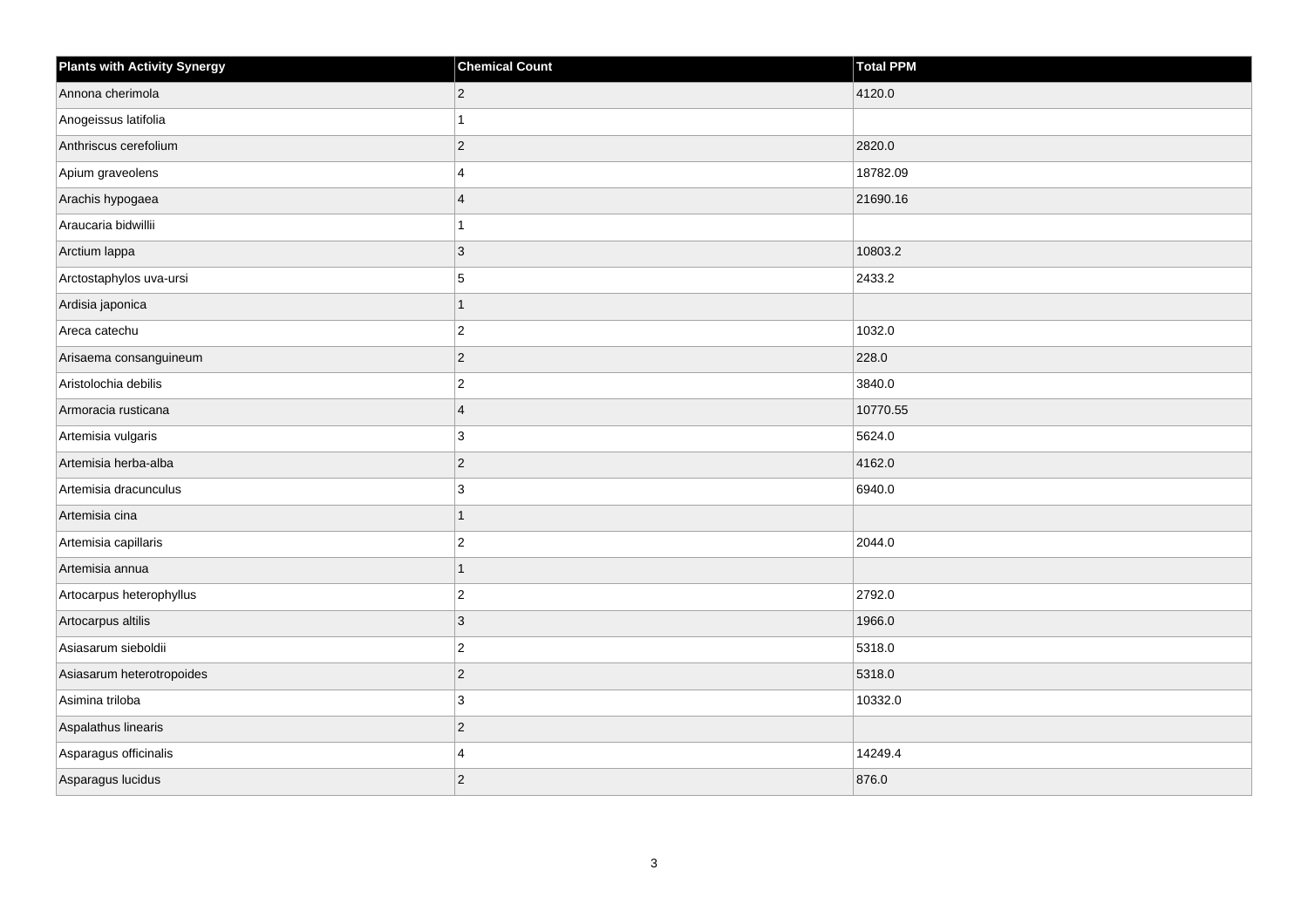| <b>Plants with Activity Synergy</b> | <b>Chemical Count</b>   | <b>Total PPM</b> |
|-------------------------------------|-------------------------|------------------|
| Astragalus membranaceus             | 4                       | 6881.0           |
| Atractylodes ovata                  | $\overline{2}$          | 1984.0           |
| Atractylodes lancea                 | $\overline{\mathbf{c}}$ | 1646.0           |
| Avena sativa                        | $\overline{\mathbf{A}}$ | 33262.9          |
| Averrhoa carambola                  | $\overline{2}$          |                  |
| Azadirachta indica                  | $\overline{c}$          | 24200.0          |
| Balanites aegyptiacus               |                         |                  |
| Barosma betulina                    | $\boldsymbol{\Delta}$   | 4646.0           |
| Basella alba                        |                         |                  |
| Belamcanda chinensis                | $\overline{c}$          | 1974.0           |
| Benincasa hispida                   |                         | 9740.0           |
| Berberis vulgaris                   | $\overline{4}$          | 2873.2           |
| Bertholletia excelsa                | 3                       | 6847.2           |
| Beta vulgaris                       | $\overline{4}$          | 8540.66          |
| Blechnum orientale                  | $\overline{2}$          | 5194.0           |
| Bletilla striata                    | $\overline{2}$          | 3812.0           |
| Boehmeria nivea                     | $\overline{2}$          | 118.0            |
| Borago officinalis                  | 3                       | 14872.0          |
| Brassica rapa                       | 3                       | 4081.7           |
| Brassica pekinensis                 | 3                       | 6460.63          |
| Brassica oleracea var. viridis I.   | $\overline{2}$          | 5886.0           |
| Brassica oleracea var. sabellica I. | $\boldsymbol{\Delta}$   | 4796.0           |
| Brassica oleracea var. italica      | 4                       |                  |
| Brassica oleracea var. gemmifera    | $\boldsymbol{\Delta}$   | 3790.0           |
| Brassica oleracea var. capitata I.  | $\Delta$                | 4750.4           |
| Brassica oleracea var. botrytis I.  | $\overline{\mathbf{4}}$ | 11086.61         |
| Brassica oleracea                   | $\overline{2}$          | 4260.0           |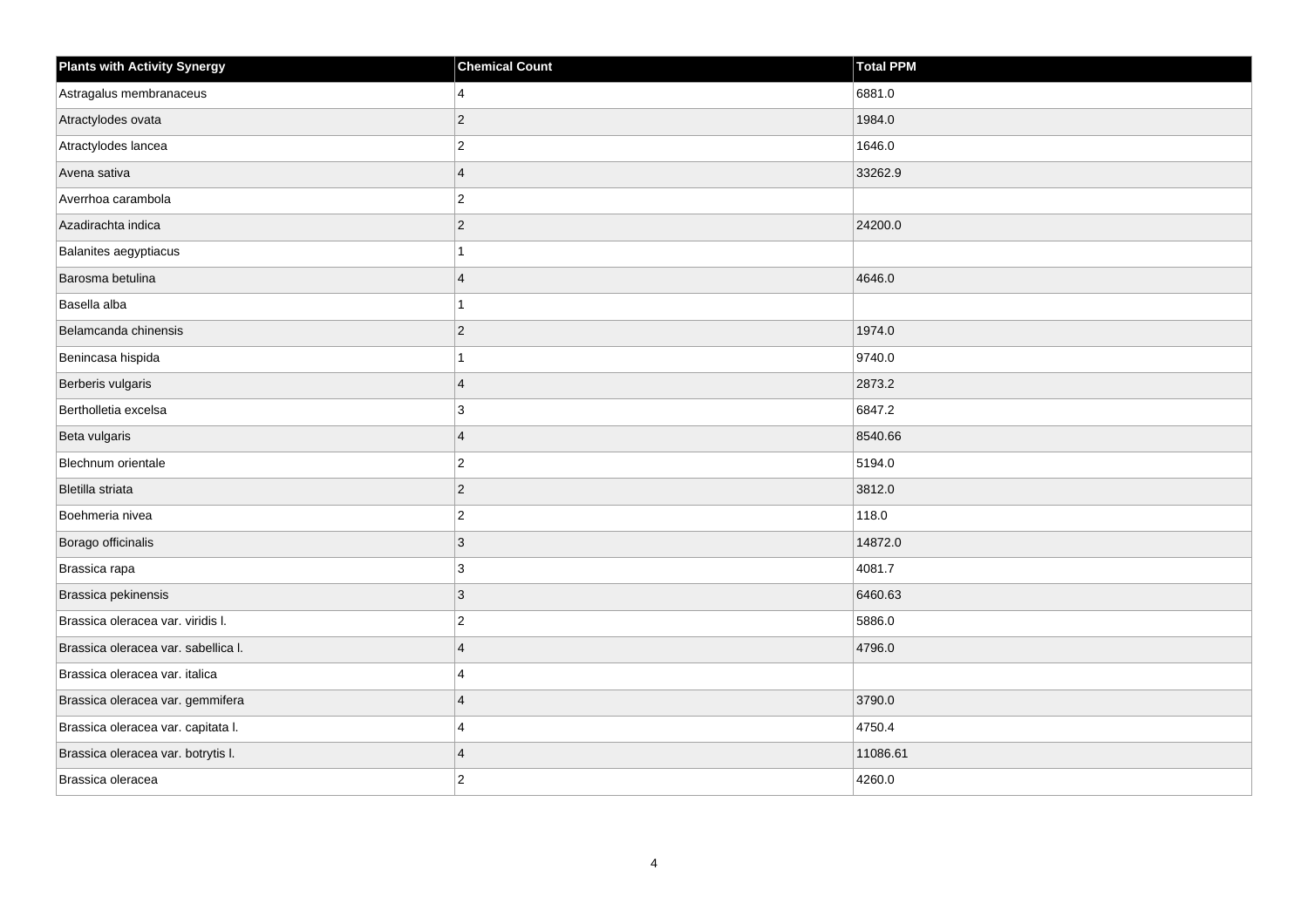| <b>Plants with Activity Synergy</b> | <b>Chemical Count</b> | <b>Total PPM</b> |
|-------------------------------------|-----------------------|------------------|
| Brassica nigra                      | $\overline{2}$        | 5022.0           |
| Brassica napus var. napobrassica    | 3                     | 5286.2           |
| Brassica juncea                     | $\overline{c}$        | 7804.0           |
| Brassica chinensis                  | 1                     | 11688.0          |
| Broussonetia papyrifera             | $\overline{2}$        | 8106.0           |
| Bupleurum chinense                  | 3                     | 8390.0           |
| Caesalpinia pulcherrima             | $\mathbf{1}$          |                  |
| Cajanus cajan                       |                       | 68.0             |
| Calendula officinalis               | $\overline{1}$        |                  |
| Camellia sinensis                   | 5                     | 66960.0          |
| Camptotheca acuminata               | 1                     |                  |
| Canavalia ensiformis                | $\overline{c}$        | 4420.0           |
| Capparis spinosa                    | $\mathbf{1}$          |                  |
| Capsicum frutescens                 | 4                     | 4587.0           |
| Capsicum annuum                     | $\mathbf{3}$          | 4765.246         |
| Carica papaya                       | 3                     | 1873.0           |
| Carthamus tinctorius                | 3                     | 4154.1           |
| Carum carvi                         | 4                     | 5879.0           |
| Carya ovata                         | $\overline{3}$        | 45784.6          |
| Carya illinoensis                   | 3                     | 2072.6           |
| Carya glabra                        | $\mathbf{3}$          | 50611.0          |
| Cassia tora                         | $\boldsymbol{2}$      | 6422.0           |
| Castanea sativa                     | 3                     | 1428.0           |
| Castanea mollisima                  | $\overline{c}$        | 3096.0           |
| Castanea dentata                    | $\overline{c}$        | 2860.0           |
| Catalpa ovata                       | $\overline{c}$        | 3962.0           |
| Catharanthus roseus                 | $\overline{1}$        |                  |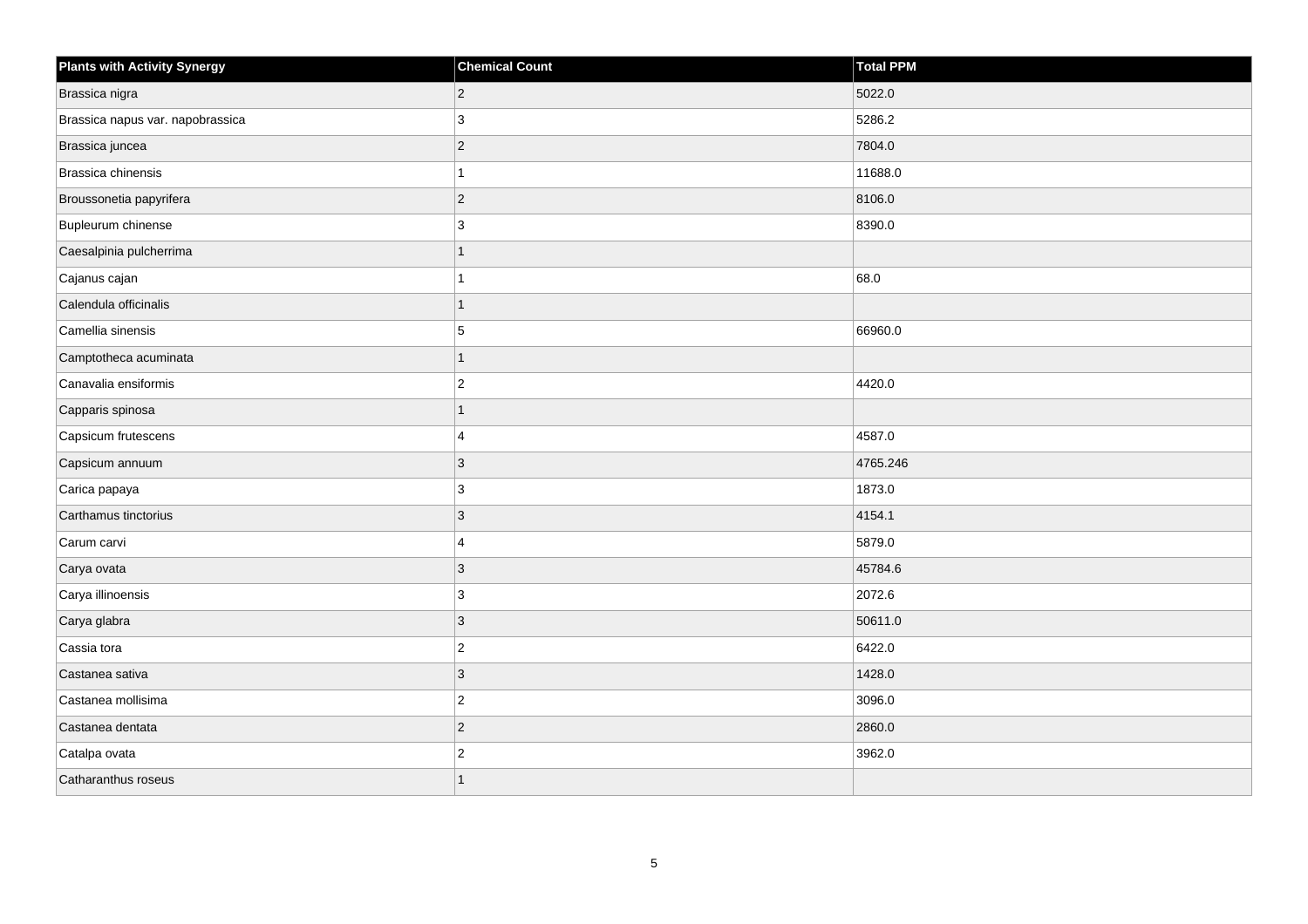| <b>Plants with Activity Synergy</b> | <b>Chemical Count</b>   | Total PPM |
|-------------------------------------|-------------------------|-----------|
| Caulophyllum thalictroides          | 3                       | 2613.2    |
| Cedrus deodora                      |                         |           |
| Ceiba pentandra                     |                         |           |
| Celosia cristata                    | $\overline{2}$          | 12238.0   |
| Centaurea cyanus                    |                         |           |
| Centaurea calcitrapa                |                         |           |
| Centella asiatica                   | 4                       | 6448.4    |
| Ceratonia siliqua                   | $\overline{2}$          |           |
| Chaenomeles lagenaria               | $\overline{2}$          | 2022.0    |
| Chamaemelum nobile                  | $\overline{3}$          | 5852.0    |
| Chamissoa altissima                 | $\overline{2}$          |           |
| Chenopodium album                   | $\overline{2}$          | 5888.0    |
| Chondrus crispus                    | $\mathbf{3}$            | 39312.0   |
| Chrysanthemum parthenium            | 3                       | 4834.0    |
| Chrysanthemum coronarium            |                         | 4570.0    |
| Cicer arietinum                     | $\overline{2}$          | 2796.0    |
| Cichorium intybus                   | 3                       | 7504.0    |
| Cichorium endivia                   | $\overline{\mathbf{A}}$ | 5092.96   |
| Cimicifuga racemosa                 | 3                       | 3499.8    |
| Cimicifuga dahurica                 | $\overline{2}$          | 2936.0    |
| Cinchona spp                        | $\overline{2}$          |           |
| Cinchona pubescens                  | 1                       |           |
| Cinnamomum verum                    | 3                       | 156.8     |
| Cinnamomum sieboldii                | $\boldsymbol{\Delta}$   | 125.0     |
| Cinnamomum camphora                 |                         |           |
| Cinnamomum burmannii                | $\overline{2}$          | 20.0      |
| Cinnamomum aromaticum               | 5                       | 3382.0    |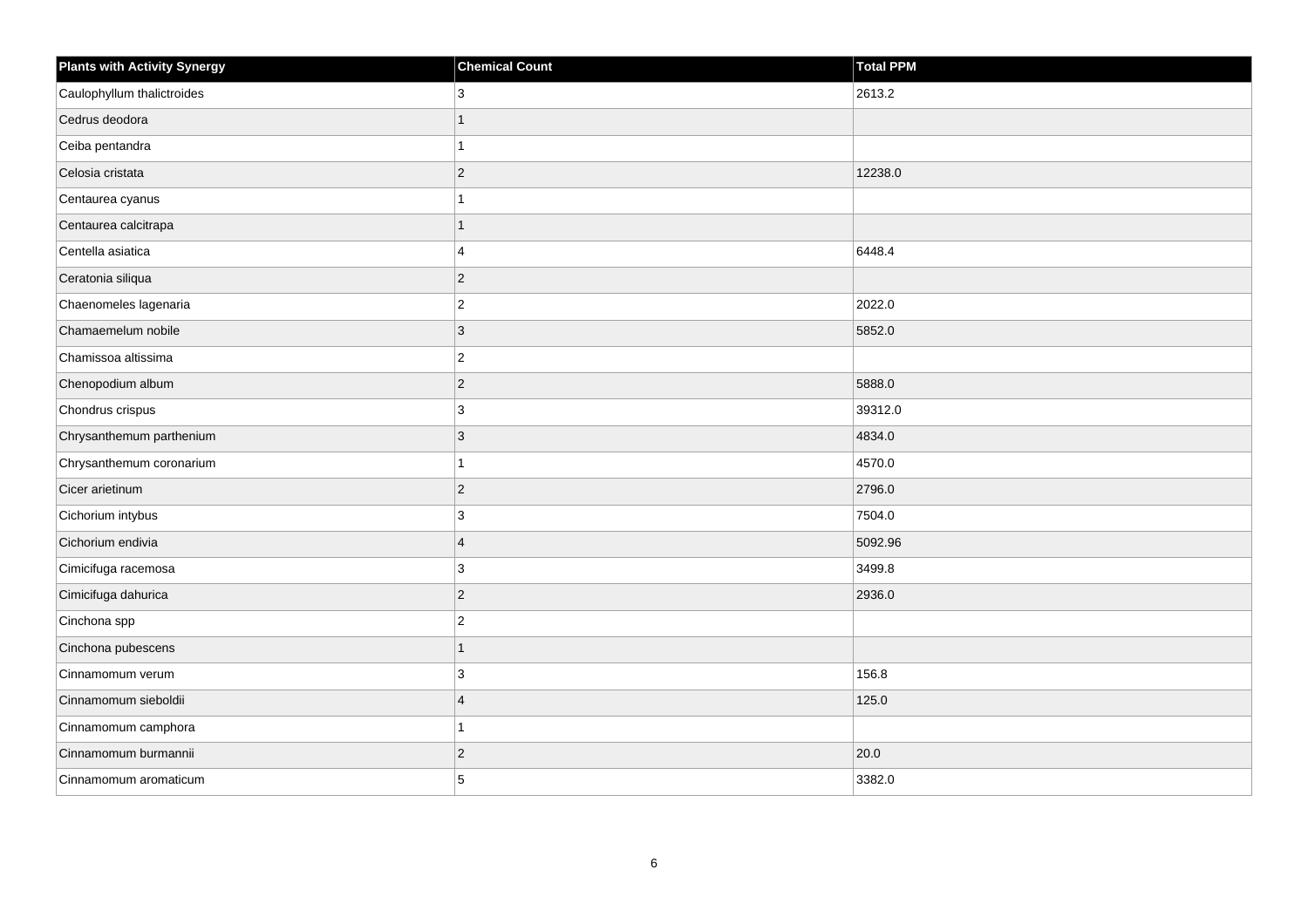| <b>Plants with Activity Synergy</b> | <b>Chemical Count</b>   | Total PPM |
|-------------------------------------|-------------------------|-----------|
| Cistanche salsa                     | $\overline{2}$          | 1646.0    |
| Citrullus lanatus                   | $\overline{c}$          | 3016.0    |
| Citrus sinensis                     | $\overline{4}$          | 2176.77   |
| Citrus reticulata                   | 3                       | 2848.16   |
| Citrus paradisi                     | $\overline{\mathbf{A}}$ | 4692.1    |
| Citrus medica                       | $\overline{\mathbf{c}}$ | 1928.0    |
| Citrus limon                        | 1                       |           |
| Citrus aurantium                    | $\overline{2}$          | 3492.0    |
| Citrus aurantiifolia                | 1                       | 18.0      |
| Cnicus benedictus                   | 3                       | 3557.8    |
| Cnidium officinale                  | $\overline{2}$          | 1732.0    |
| Cocos nucifera                      | 3                       | 1582.4    |
| Coix lacryma-jobi                   | $\overline{2}$          | 3020.0    |
| Colocasia esculenta                 | $\overline{c}$          | 9125.2    |
| Commiphora wightii                  | $\overline{c}$          |           |
| Consolida ajacis                    |                         |           |
| Coptis spp                          | $\overline{2}$          | 6040.0    |
| Coptis japonica                     | $\overline{2}$          | 6040.0    |
| Coptis chinensis                    | $\overline{2}$          | 6040.0    |
| Corchorus olitorius                 |                         | 10400.0   |
| Coriandrum sativum                  | $\boldsymbol{\Delta}$   | 23169.6   |
| Coriaria thymifolia                 |                         |           |
| Coriaria myrtifolia                 |                         |           |
| Cornus officinalis                  | $\overline{c}$          | 1684.0    |
| Cornus mas                          | 1                       |           |
| Cornus florida                      |                         |           |
| Corylus avellana                    | $\overline{\mathbf{A}}$ | 6391.4    |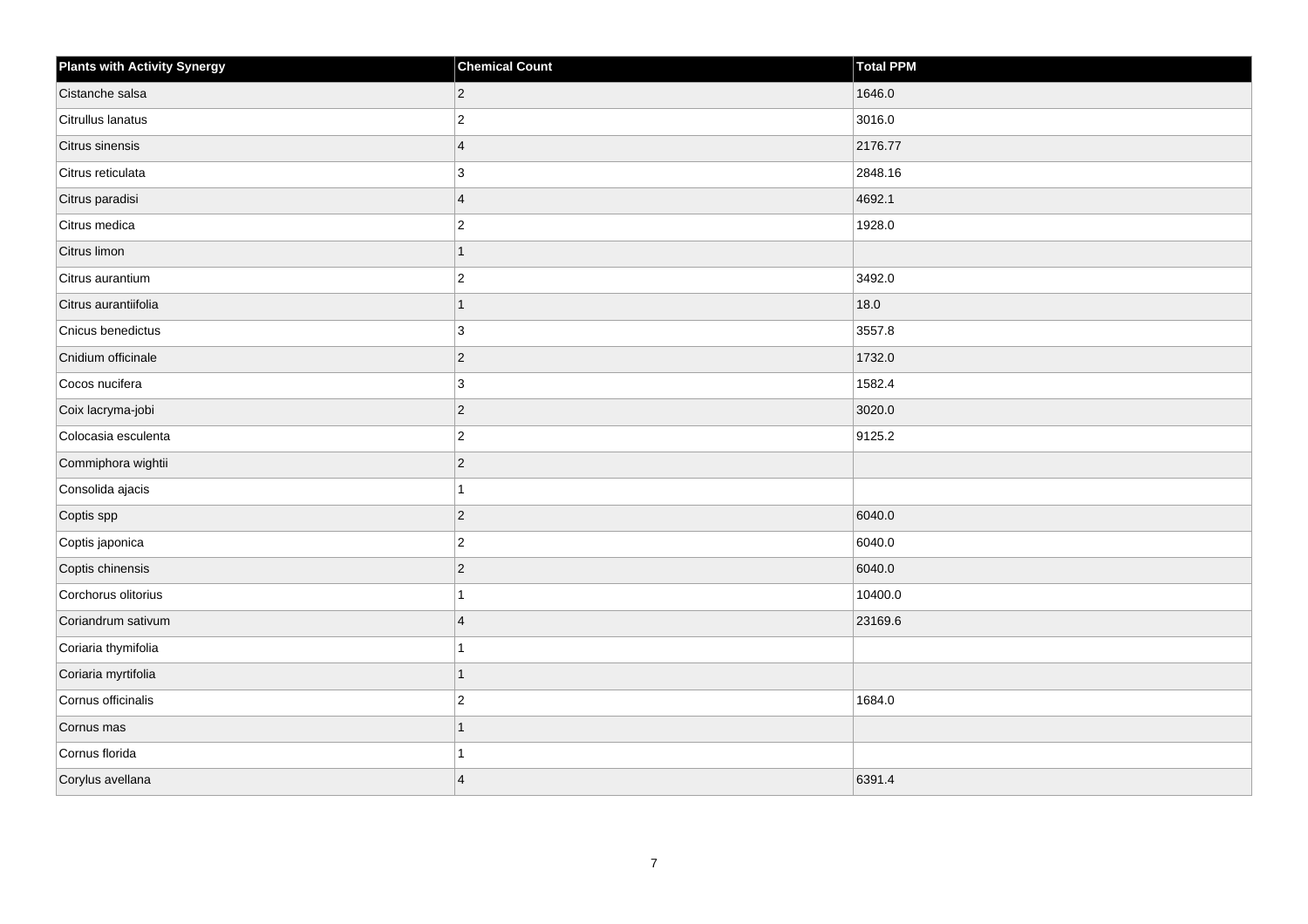| <b>Plants with Activity Synergy</b> | <b>Chemical Count</b> | <b>Total PPM</b> |
|-------------------------------------|-----------------------|------------------|
| Crataegus rhipidophylla             | 6                     |                  |
| Crataegus monogyna                  | $\overline{2}$        |                  |
| Crataegus laevigata                 | 6                     | 1898.7           |
| Crataegus cuneata                   | $\overline{3}$        | 1548.0           |
| Crocus sativus                      |                       |                  |
| Croton lechleri                     | 1                     |                  |
| Cucumis sativus                     | 3                     | 14315.96         |
| Cucumis melo                        | 3                     | 6662.33          |
| Cucurbita spp                       | $\overline{c}$        | 7362.0           |
| Cucurbita pepo                      | $\overline{4}$        | 27323.0          |
| Cucurbita maxima                    | $\overline{2}$        | 5612.0           |
| Cuminum cyminum                     | $\overline{2}$        | 132.8            |
| Curcuma longa                       | 4                     | 56.0             |
| Cyamopsis tetragonoloba             | 1                     |                  |
| Cymbopogon citratus                 | 4                     | 6694.0           |
| Cynanchum atratum                   | $\overline{2}$        | 4482.0           |
| Cynara cardunculus                  | 3                     | 8622.0           |
| Cyperus rotundus                    | $\overline{2}$        | 3066.0           |
| Cypripedium pubescens               | 3                     | 2334.0           |
| Cyrtosperma chamissonis             | $\overline{2}$        | 2530.0           |
| Cytisus scoparius                   |                       |                  |
| Daucus carota                       | 5                     | 4121.0           |
| Dendrobium nobile                   | $\overline{2}$        | 1092.0           |
| Dioscorea villosa                   | 3                     |                  |
| Dioscorea sp.                       | 3                     | 3424.0           |
| Dioscorea pentaphylla               | 1                     | 1584.0           |
| Dioscorea bulbifera                 | $\overline{2}$        | 764.0            |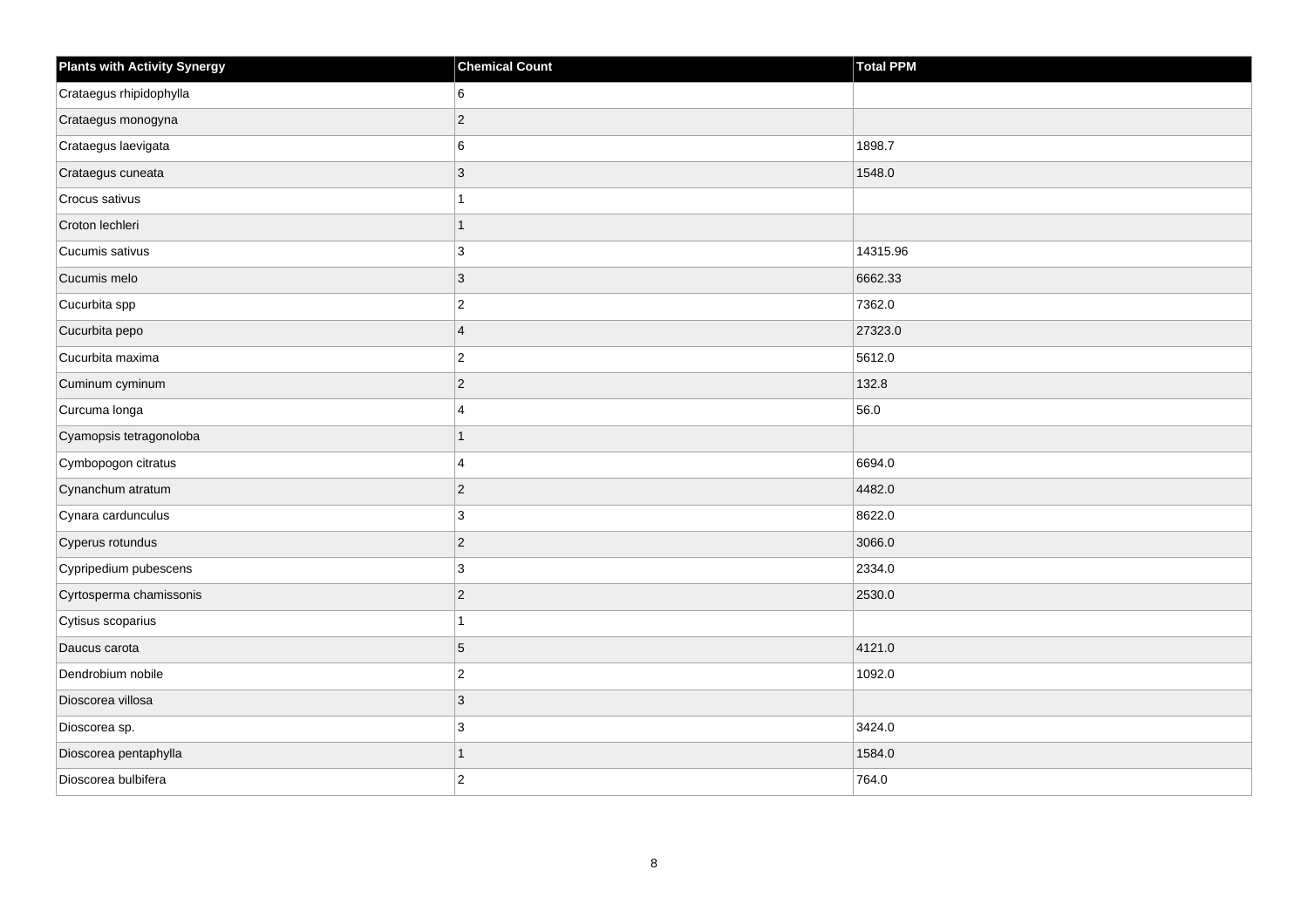| <b>Plants with Activity Synergy</b> | <b>Chemical Count</b>   | <b>Total PPM</b> |
|-------------------------------------|-------------------------|------------------|
| Dioscorea alata                     | $\overline{c}$          | 1688.0           |
| Diospyros virginiana                | $\Delta$                | 21181.4          |
| Dodonaea viscosa                    | 1                       |                  |
| Drimys winteri                      | 1                       |                  |
| Drynaria fortunei                   | $\overline{c}$          | 8314.0           |
| Echinacea spp                       | 4                       | 3814.1           |
| Echinacea purpurea                  | $\overline{4}$          |                  |
| Echinacea angustifolia              |                         |                  |
| Elaeagnus umbellatus                | $\mathbf{3}$            |                  |
| Elaeagnus angustifolia              | $\overline{2}$          |                  |
| Elettaria cardamomum                | $\overline{c}$          | 115.0            |
| Eleutherococcus senticosus          | 3                       |                  |
| Elytrigia repens                    | $\overline{3}$          | 15214.0          |
| Ephedra spp                         | $\overline{\mathbf{c}}$ | 9576.0           |
| Ephedra sinica                      | $\overline{4}$          | 4243.1           |
| Equisetum hyemale                   | $\overline{2}$          | 2040.0           |
| Equisetum arvense                   | $\overline{4}$          | 8764.2           |
| Eriobotrya japonica                 | 3                       | 5016.0           |
| Eriocaulon sp                       | $\overline{c}$          | 1382.0           |
| Eriodictyon californicum            | 3                       |                  |
| Erythroxylum novogranatense         | $\overline{c}$          | 27310.0          |
| Erythroxylum coca                   | 3                       | 11465.6          |
| Eucalyptus globulus                 | $\overline{1}$          |                  |
| Eucommia ulmoides                   | 3                       | 4188.0           |
| Euodia rutaecarpa                   | $\overline{c}$          | 9936.0           |
| Eupatorium perfoliatum              | Δ                       |                  |
| Eupatorium odoratum                 | $\overline{1}$          |                  |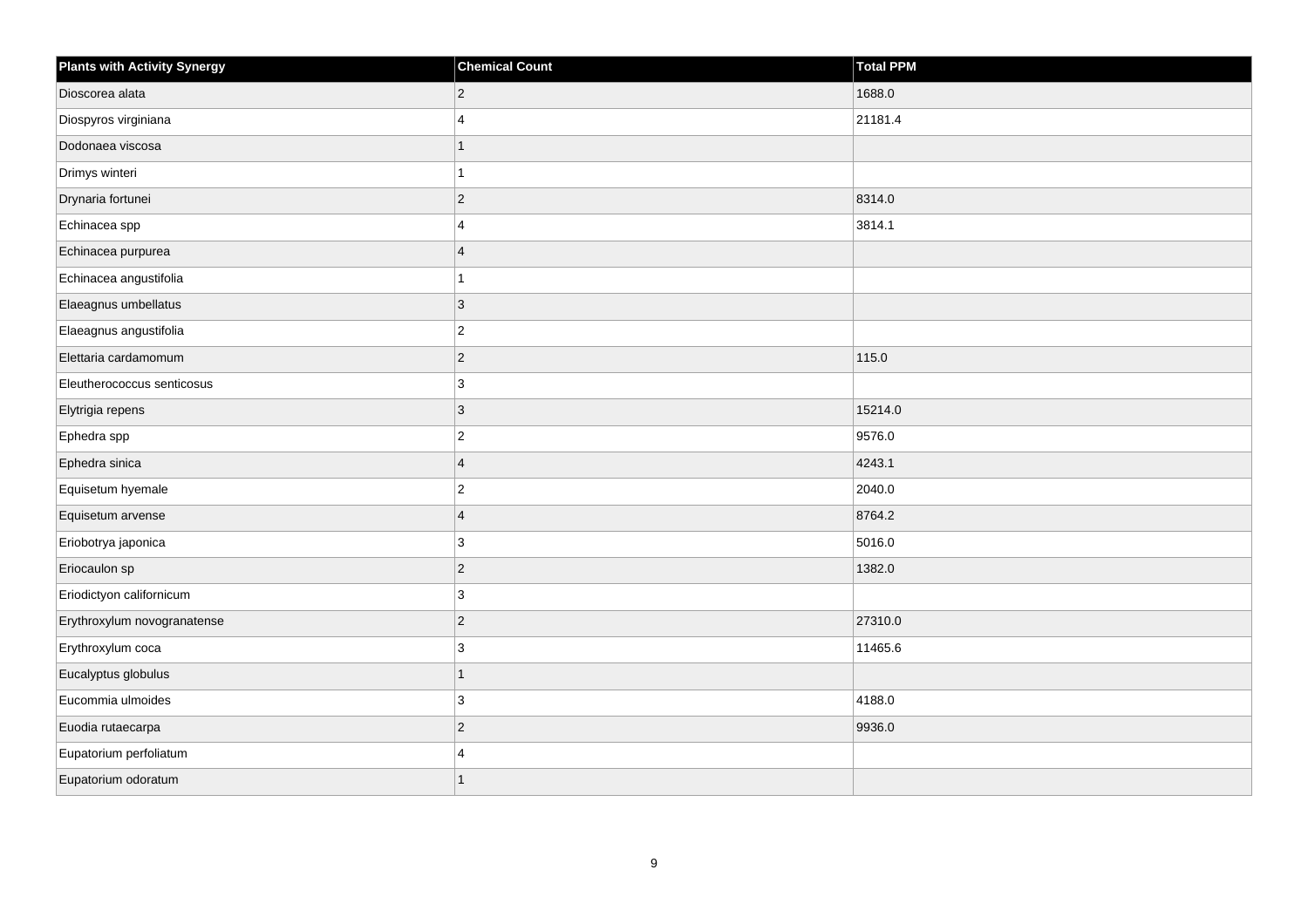| <b>Plants with Activity Synergy</b> | <b>Chemical Count</b>   | Total PPM |
|-------------------------------------|-------------------------|-----------|
| Euphorbia lathyris                  |                         |           |
| Euphorbia hirta                     |                         |           |
| Euphrasia officinalis               | 4                       | 8366.2    |
| Fagopyrum esculentum                | $\overline{3}$          |           |
| Fallopia japonica                   | $\overline{c}$          | 126.0     |
| Feijoa sellowiana                   | $\overline{1}$          |           |
| Ficus carica                        | 3                       | 1758.0    |
| Filipendula ulmaria                 | 1                       |           |
| Firmiana simplex                    | $\overline{2}$          | 9010.0    |
| Foeniculum vulgare                  | $\overline{\mathbf{A}}$ | 10100.0   |
| Forsythia suspensa                  | 3                       | 2354.0    |
| Fragaria spp                        | $\overline{4}$          | 3124.36   |
| Frangula purshiana                  | 3                       | 3186.6    |
| Fraxinus rhynchophylla              | $\overline{2}$          | 4174.0    |
| Fritillaria thunbergii              | $\overline{c}$          | 764.0     |
| Fucus vesiculosus                   | 3                       | 17354.3   |
| Galega officinalis                  | $\overline{2}$          |           |
| Gardenia jasminoides                | $\overline{2}$          | 4374.0    |
| Gastrodia elata                     | $\overline{c}$          | 1204.0    |
| Genipa americana                    | $\overline{2}$          | 8860.0    |
| Gentiana scabra                     | $\overline{2}$          | 2336.0    |
| Gentiana lutea                      | 3                       | 5526.2    |
| Geranium thunbergii                 | 3                       | 3376.0    |
| Ginkgo biloba                       | 5                       | 1223.0    |
| Glechoma hederacea                  | $\overline{c}$          | 114.0     |
| Glehnia littoralis                  | $\overline{2}$          | 3352.0    |
| Glycine max                         | 4                       | 6500.0    |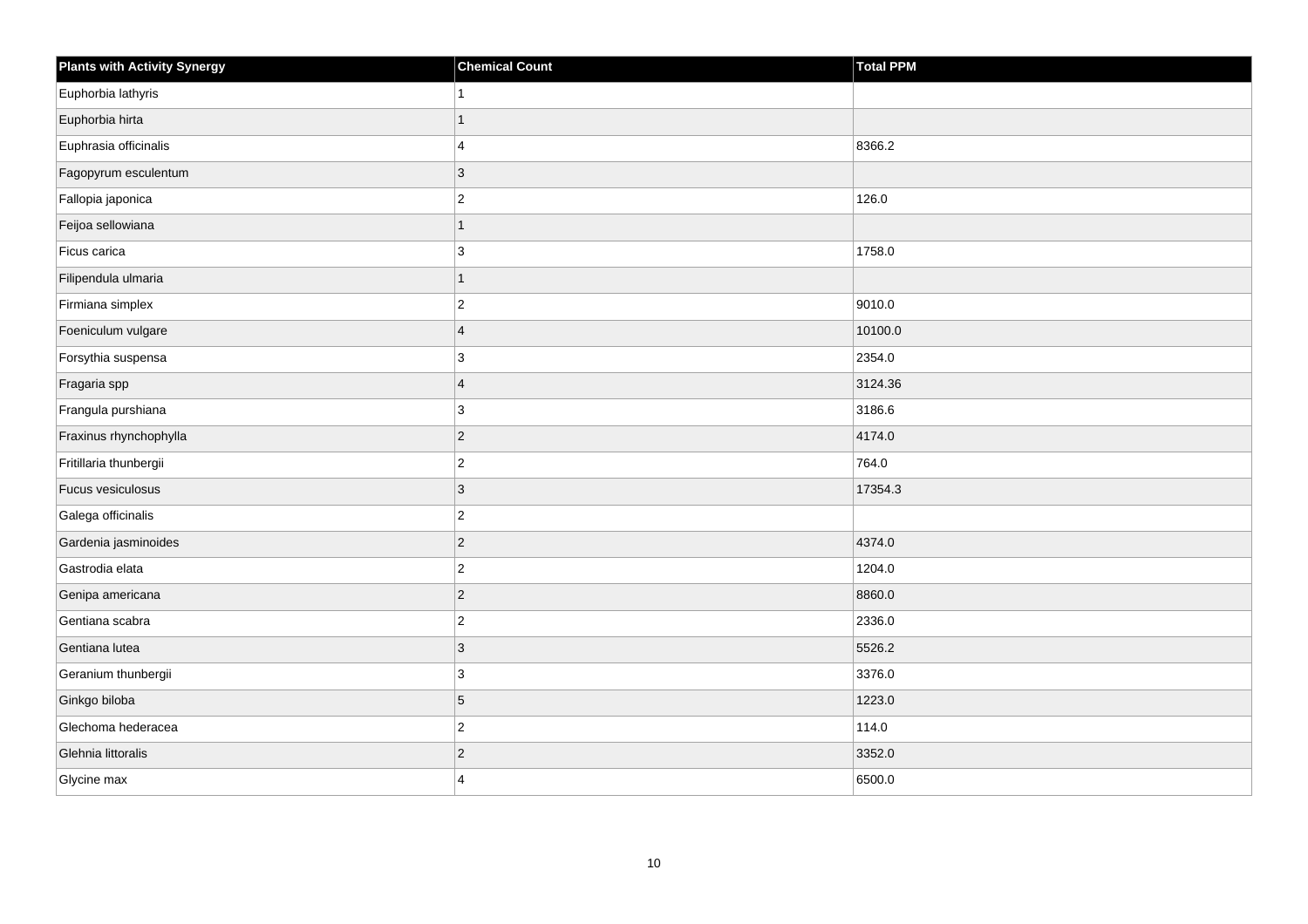| <b>Plants with Activity Synergy</b> | <b>Chemical Count</b>   | Total PPM |
|-------------------------------------|-------------------------|-----------|
| Glycyrrhiza uralensis               | 3                       | 10166.0   |
| Glycyrrhiza glabra                  | $\overline{\mathbf{4}}$ | 19322.0   |
| Gossypium sp                        | $\overline{1}$          |           |
| Guazuma tomentosa                   | 1                       |           |
| Gymnema sylvestre                   | 3                       |           |
| Haematoxylum campechianum           | 1                       |           |
| Hamamelis virginiana                | 1                       |           |
| Harpagophytum procumbens            | 3                       | 10913.0   |
| Helianthus tuberosus                | $ 2\rangle$             | 3728.0    |
| Helianthus annuus                   | 3                       | 11680.0   |
| Hibiscus sabdariffa                 | $ 3\rangle$             | 2699.4    |
| Hibiscus rosa-sinensis              | 1                       |           |
| Hippophae rhamnoides                | $\overline{1}$          |           |
| Holarrhena pubescens                | 1                       |           |
| Hordeum vulgare                     | 3                       | 12644.0   |
| Houttuynia cordata                  | 3                       | 6972.0    |
| Humulus lupulus                     | 6                       | 4767.7    |
| Hydrangea arborescens               | $\overline{4}$          | 3267.5    |
| Hydrastis canadensis                | 3                       | 5907.5    |
| Hyoscyamus niger                    | $ 2\rangle$             | 10596.0   |
| Hypericum perforatum                | 3                       |           |
| Inula helenium                      | $\overline{4}$          |           |
| Ipomoea batatas                     | $\vert 3 \vert$         | 2682.0    |
| Ipomoea aquatica                    | $ 2\rangle$             | 7804.0    |
| Isatis tinctoria                    | 3                       | 8900.0    |
| Juglans regia                       | 3                       | 3255.0    |
| Juglans nigra                       | $\overline{\mathbf{A}}$ | 4941.0    |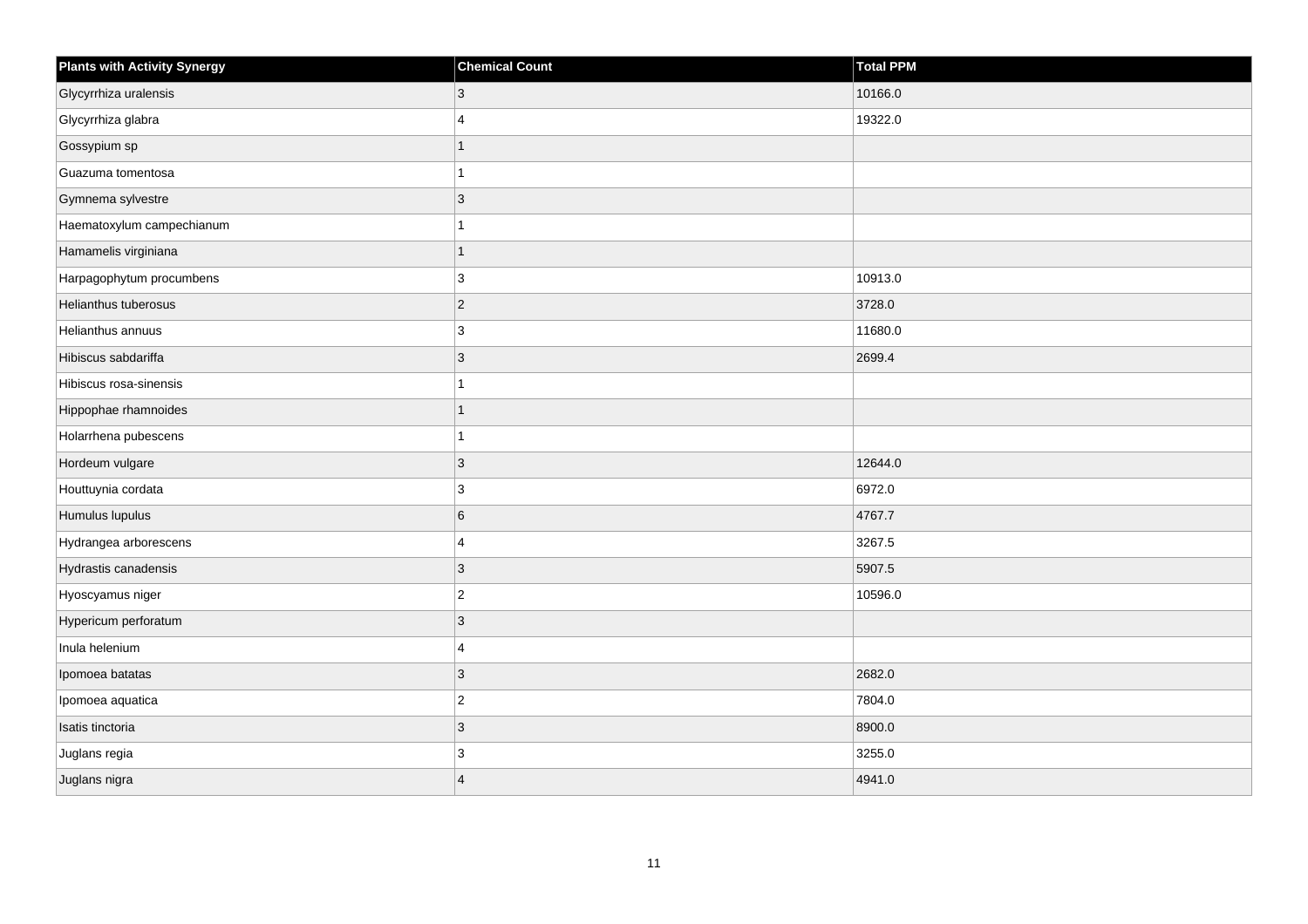| <b>Plants with Activity Synergy</b> | <b>Chemical Count</b> | <b>Total PPM</b> |
|-------------------------------------|-----------------------|------------------|
| Juglans cinerea                     | 3                     | 5428.8           |
| Juncus effusus                      | $\overline{2}$        | 1916.0           |
| Juniperus virginiana                | 3                     | 18239.28         |
| Juniperus communis                  | 6                     | 995.2            |
| Jussiaea repens                     | $\overline{c}$        | 7260.0           |
| Kalanchoe spathulata                |                       |                  |
| Kalanchoe pinnata                   |                       |                  |
| Krameria triandra                   | 1                     |                  |
| Lablab purpureus                    | $\overline{2}$        | 11196.0          |
| Lactuca sativa                      | $\overline{4}$        | 19388.0          |
| Lagenaria siceraria                 | $\overline{2}$        | 5244.0           |
| Lantana camara                      | 1                     | 2920.0           |
| Larrea tridentata                   | $\mathbf{3}$          | 3448.8           |
| Laurus nobilis                      | $\overline{2}$        |                  |
| Ledum palustre                      |                       |                  |
| Lens culinaris                      | $\overline{2}$        | 5398.0           |
| Leonurus cardiaca                   |                       |                  |
| Lepidium meyenii                    | 1                     |                  |
| Ligustrum lucidum                   | $\mathbf{3}$          | 2088.0           |
| Ligustrum japonicum                 | 3                     | 2088.0           |
| Linum usitatissimum                 | 3                     | 20204.0          |
| Lippia dulcis                       | 1                     |                  |
| Liquidambar styraciflua             | 3                     | 28979.6          |
| Lobelia inflata                     | $\overline{3}$        | 3249.9           |
| Lonicera japonica                   | $\overline{a}$        | 6022.0           |
| Lophatherum gracile                 | $\overline{2}$        | 5030.0           |
| Ludwigia perennis                   |                       |                  |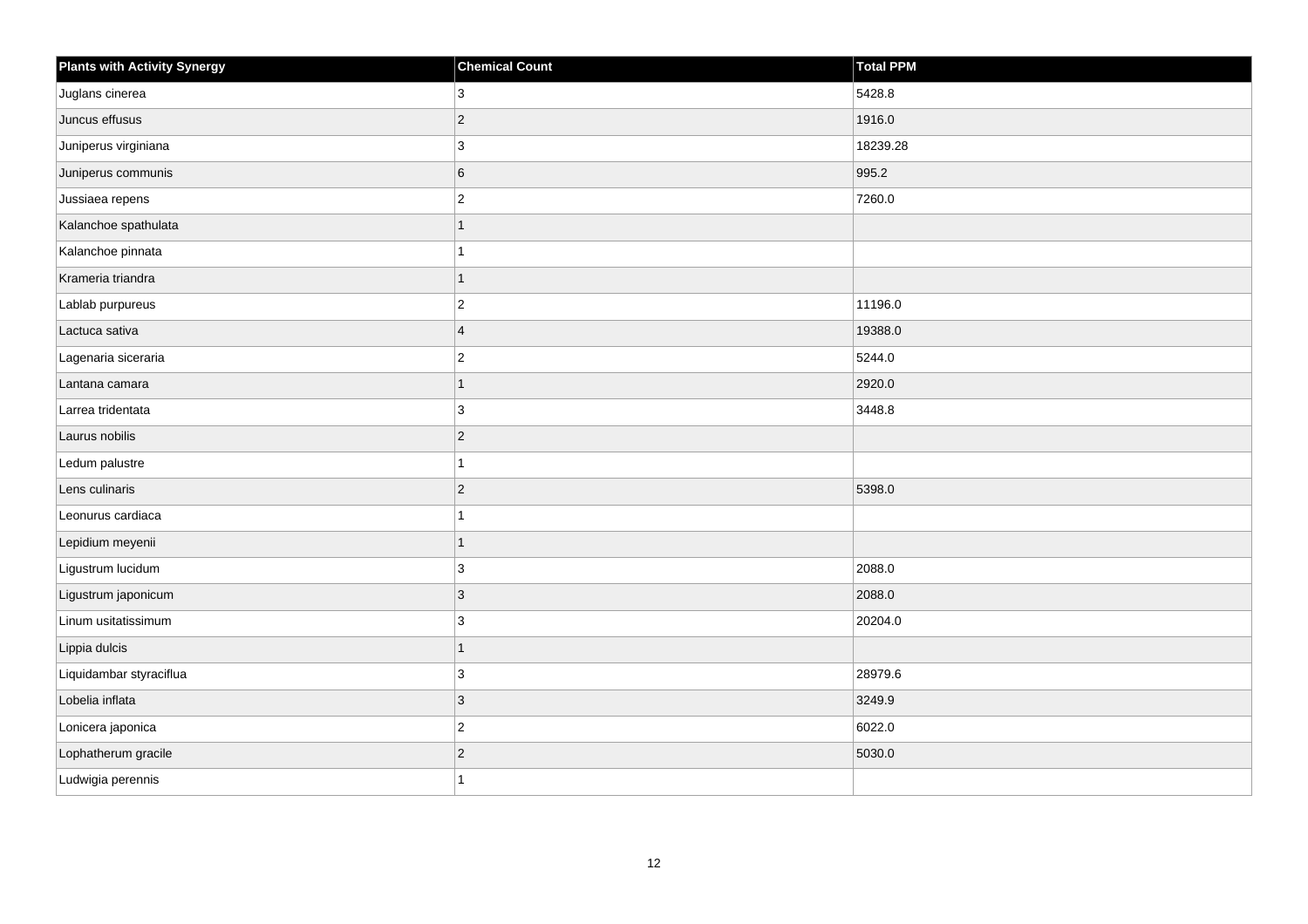| <b>Plants with Activity Synergy</b> | <b>Chemical Count</b> | Total PPM |
|-------------------------------------|-----------------------|-----------|
| Ludwigia adscendens                 |                       |           |
| Luffa aegyptiaca                    |                       | 5600.0    |
| Lupinus albus                       | $\overline{c}$        | 4506.0    |
| Lycium chinense                     | 3                     | 7426.0    |
| Lycopersicon esculentum             | $\overline{4}$        | 20846.0   |
| Lycopodium clavatum                 | $\overline{c}$        | 4736.0    |
| Lygodium japonicum                  | $\overline{2}$        | 4586.0    |
| Macadamia spp                       | $\overline{c}$        | 2416.0    |
| Maclura pomifera                    | 1                     |           |
| Magnolia officinalis                | 3                     | 1398.0    |
| Magnolia kobus                      | 3                     | 4290.0    |
| Magnolia fargesii                   | $\overline{c}$        | 4290.0    |
| Magnolia denudata                   | 3                     | 4290.0    |
| Malpighia glabra                    |                       | 4190.0    |
| Malus domestica                     | 6                     | 1552.6    |
| Mangifera indica                    | 3                     | 1772.8    |
| Manihot esculenta                   | $\overline{c}$        | 4238.0    |
| Maranta arundinacea                 |                       |           |
| Marrubium vulgare                   |                       |           |
| Matricaria recutita                 |                       |           |
| Medicago sativa                     | $\boldsymbol{\Delta}$ | 6709.9    |
| Melia azedarach                     |                       |           |
| Melilotus officinalis               |                       |           |
| Mentha x piperita                   | $\mathbf{3}$          | 13220.0   |
| Mentha spicata                      | $\overline{2}$        |           |
| Mentha pulegium                     | 3                     | 11146.0   |
| Mentha arvensis var. piperascens    | $\overline{c}$        | 5716.0    |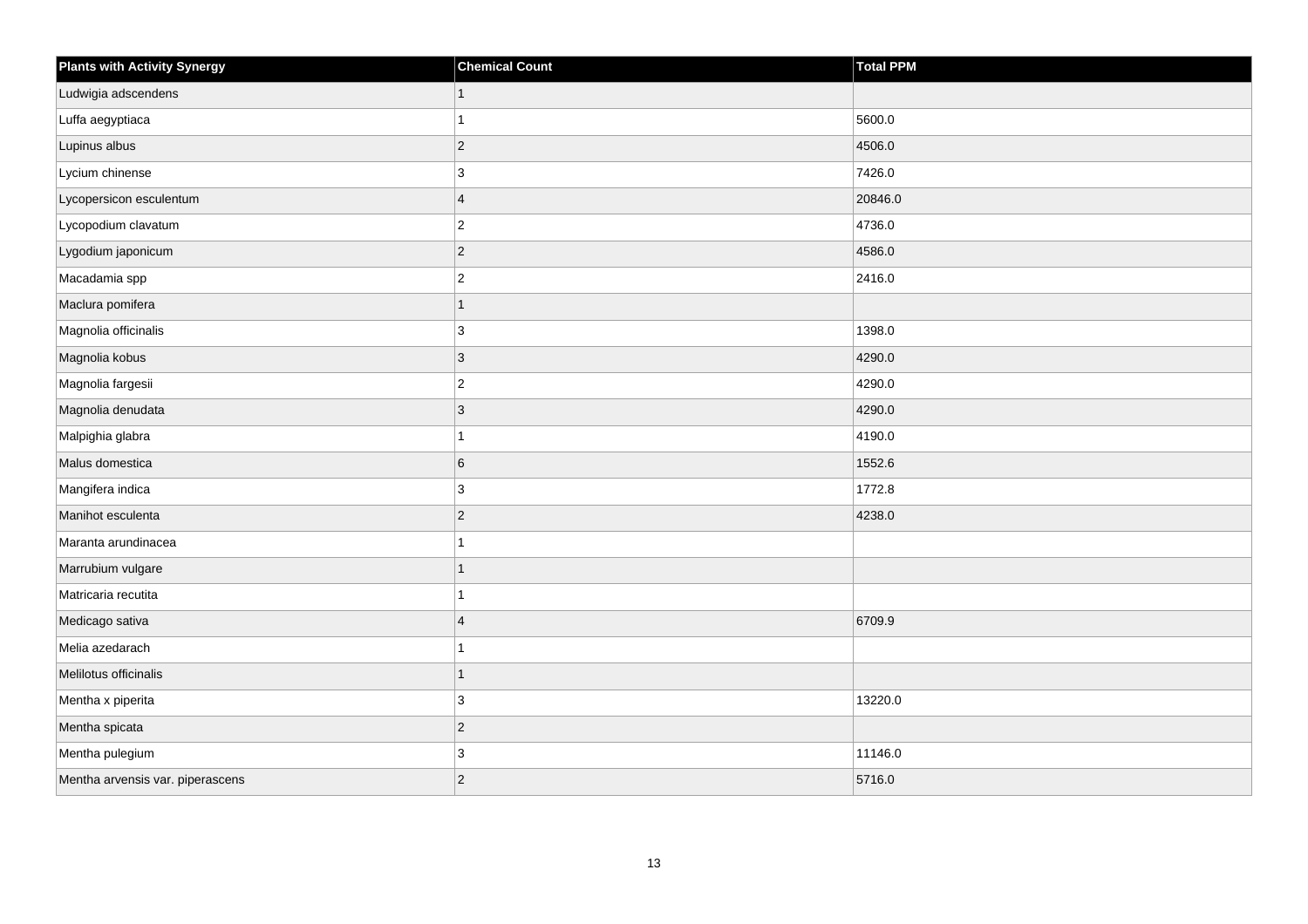| <b>Plants with Activity Synergy</b> | <b>Chemical Count</b> | Total PPM |
|-------------------------------------|-----------------------|-----------|
| Menyanthes trifoliata               |                       |           |
| Mitragyna speciosa                  | $\overline{2}$        | 300.0     |
| Momordica charantia                 |                       | 7600.0    |
| Morinda sp                          | $\overline{2}$        | 2430.0    |
| Moringa oleifera                    | $\overline{2}$        |           |
| Morus alba                          | $\overline{4}$        | 4928.0    |
| Murraya sp                          | $\overline{c}$        | 2250.0    |
| Musa x paradisiaca                  | $\overline{4}$        | 2599.8    |
| Myrica cerifera                     | 3                     | 996.5     |
| Myristica fragrans                  | 5                     | 7459.2    |
| Nardostachys chinensis              | $\overline{c}$        | 5224.0    |
| Nasturtium officinale               | $\overline{2}$        | 8400.0    |
| Nelumbo nucifera                    | $\mathbf{3}$          | 7786.0    |
| Nepeta cataria                      | 3                     | 4169.7    |
| Nerium oleander                     |                       |           |
| Nicotiana tabacum                   | 1                     |           |
| Nigella sativa                      |                       |           |
| Notopterygium incisum               | $\overline{2}$        | 5992.0    |
| Nyssa sylvatica                     | 3                     | 27395.54  |
| Ocimum basilicum                    | 3                     | 8692.0    |
| Oenothera biennis                   | 3                     | 432580.0  |
| Olea europaea                       | $\overline{1}$        |           |
| Ononis spinosa                      |                       |           |
| Ophiopogon japonicus                | $\overline{2}$        | 852.0     |
| Opuntia ficus-indica                | $\overline{2}$        | 4450.0    |
| Origanum vulgare                    | 3                     | 6130.0    |
| Origanum majorana                   | $\overline{2}$        | 7886.0    |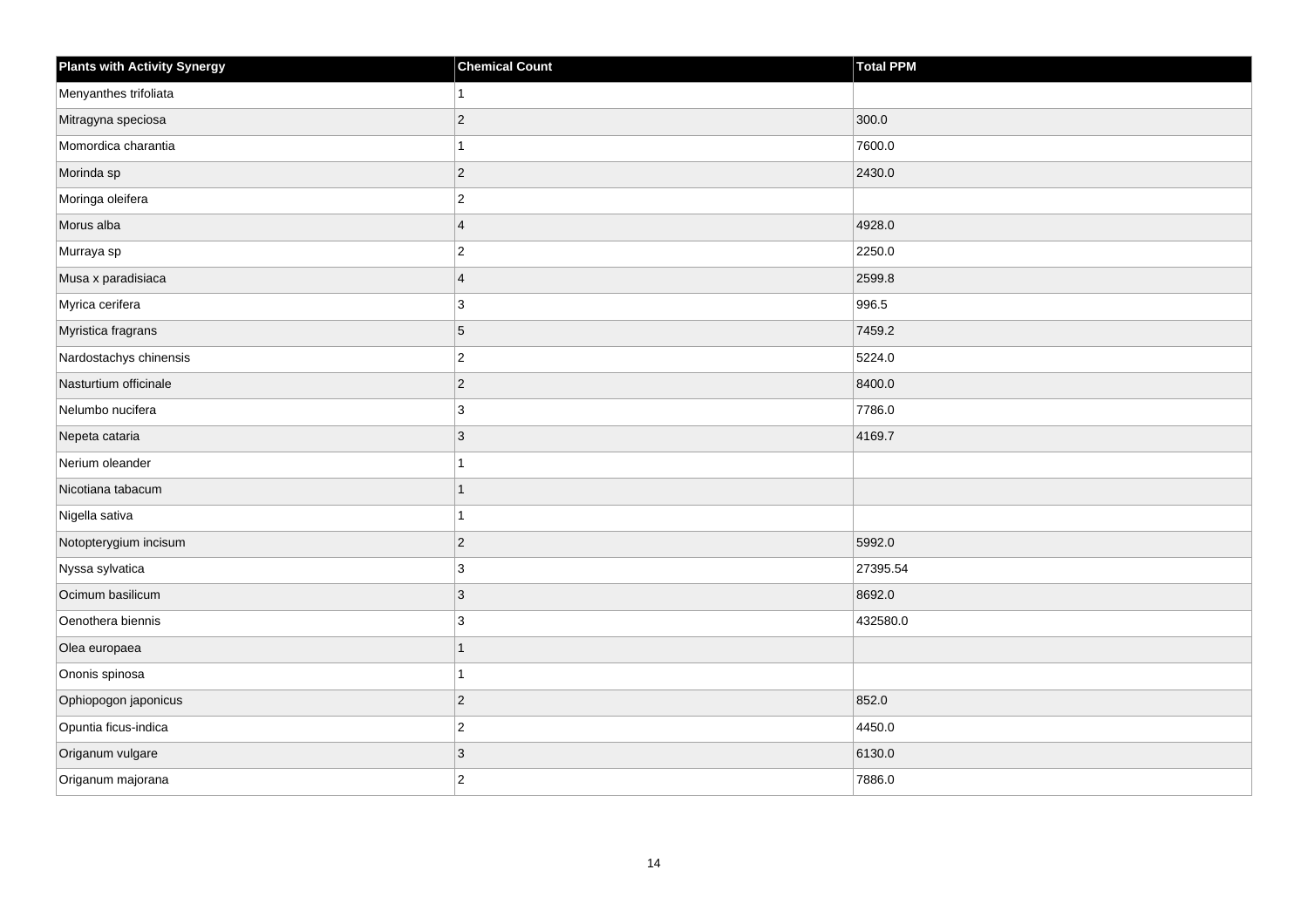| <b>Plants with Activity Synergy</b> | <b>Chemical Count</b> | Total PPM |
|-------------------------------------|-----------------------|-----------|
| Oryza sativa                        |                       | 4400.0    |
| Pachyrhizus erosus                  |                       | 2950.0    |
| Paeonia suffruticosa                | 3                     | 2390.0    |
| Paeonia moutan                      | 3                     | 2390.0    |
| Paeonia lactiflora                  | 3                     | 2028.0    |
| Panax quinquefolius                 | $\overline{2}$        | 4628.0    |
| Panax notoginseng                   | 1                     |           |
| Panax japonicus                     | $\overline{2}$        | 4840.0    |
| Panax ginseng                       | 3                     | 2443.1    |
| Panicum maximum                     |                       |           |
| Papaver somniferum                  | 3                     | 31486.8   |
| Parthenium integrifolium            | 3                     |           |
| Passiflora incarnata                | $\boldsymbol{\Delta}$ |           |
| Pastinaca sativa                    | 4                     | 4340.2    |
| Perideridia gairdneri               |                       | 1000.0    |
| Perilla frutescens                  | 3                     | 7760.0    |
| Persea americana                    | 3                     | 3512.0    |
| Petasites japonicus                 | 3                     | 5256.0    |
| Petasites hybridus                  | 1                     |           |
| Petroselinum crispum                | 4                     | 8738.3    |
| Peucedanum decursivum               | $\overline{2}$        | 116.0     |
| Phaseolus vulgaris                  | 3                     | 47788.8   |
| Phaseolus lunatus                   | 3                     | 14210.0   |
| Phaseolus coccineus                 | 3                     | 3564.44   |
| Phaseolus acutifolius               | 3                     |           |
| Phellodendron amurense              | $\overline{c}$        | 1352.0    |
| Phoenix dactylifera                 | 3                     | 1646.0    |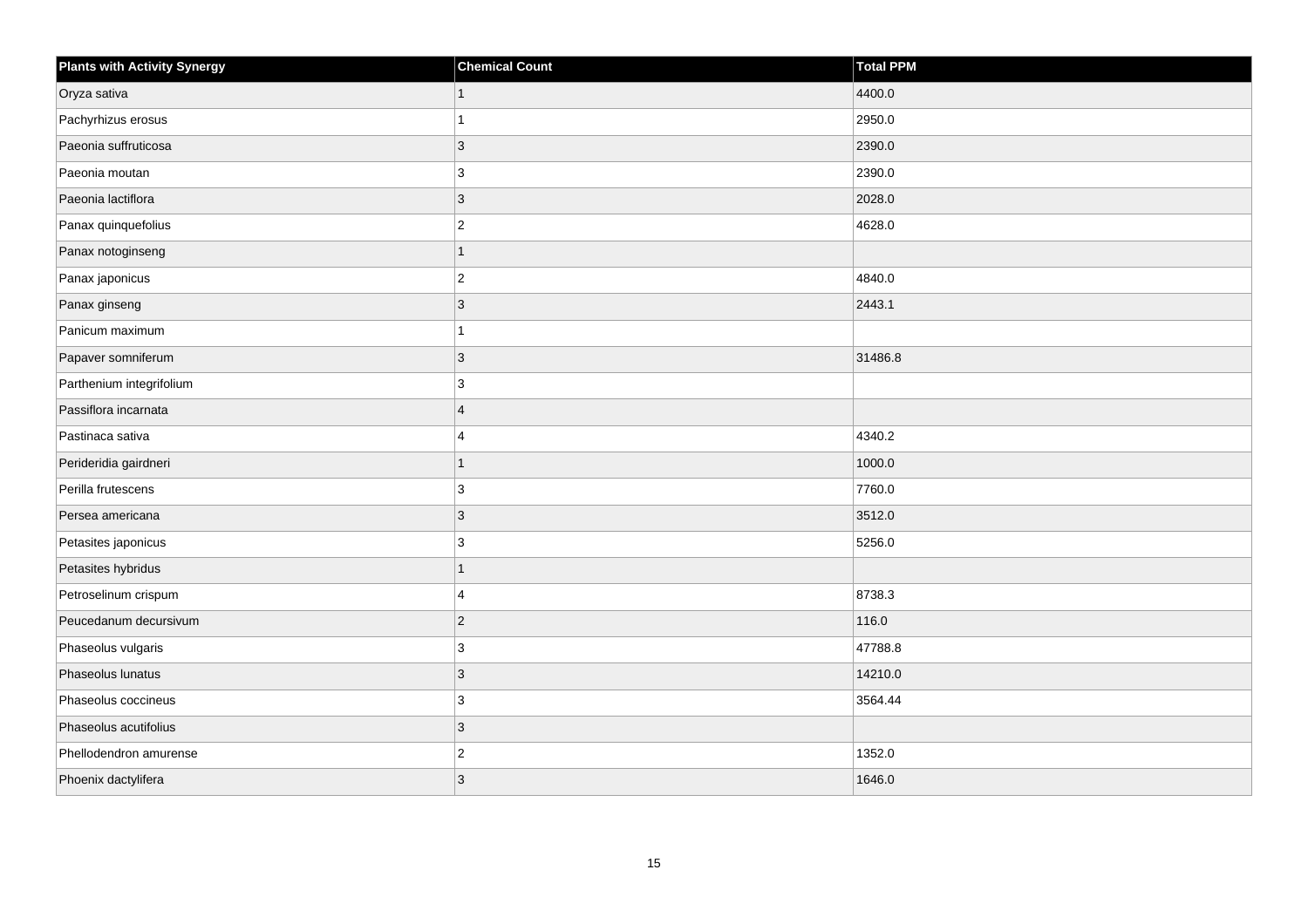| <b>Plants with Activity Synergy</b> | <b>Chemical Count</b> | <b>Total PPM</b>   |
|-------------------------------------|-----------------------|--------------------|
| Phyllanthus niruri                  |                       |                    |
| Phyllanthus emblica                 | 3                     | 1346.0             |
| Physalis peruviana                  |                       | 3620.0             |
| Physalis ixocarpa                   | $\overline{2}$        | 4442.0             |
| Phytelephas aequatorialis           | $\overline{2}$        |                    |
| Pimenta dioica                      | $\overline{3}$        | 3010.0             |
| Pimpinella anisum                   | 3                     | 3874.0             |
| Pinellia ternata                    | $\overline{c}$        | 1456.0             |
| Pinus sylvestris                    | 3                     |                    |
| Pinus pinea                         | 1                     |                    |
| Pinus mugo                          |                       |                    |
| Pinus edulis                        | $ 2\rangle$           |                    |
| Pinus echinata                      | 3                     | 4378.52            |
| Piper nigrum                        | $\overline{4}$        | 4716.4             |
| Pistacia vera                       | 3                     | 3349.2             |
| Pistacia lentiscus                  | $\overline{1}$        |                    |
| Pisum sativum                       | 3                     | 16102.34           |
| Plantago psyllium                   | 3                     | 1051.8999999999999 |
| Plantago major                      | 3                     |                    |
| Plantago asiatica                   | $\overline{2}$        | 10702.0            |
| Platycodon grandiflorum             | $\overline{2}$        | 3056.0             |
| Plumeria acutifolia                 | 1                     |                    |
| Podophyllum pleianthum              |                       |                    |
| Podophyllum peltatum                |                       | 100000.0           |
| Podophyllum hexandrum               | 1                     |                    |
| Polygala tenuifolia                 | $\overline{a}$        | 1944.0             |
| Polygonum multiflorum               | 3                     | 6476.0             |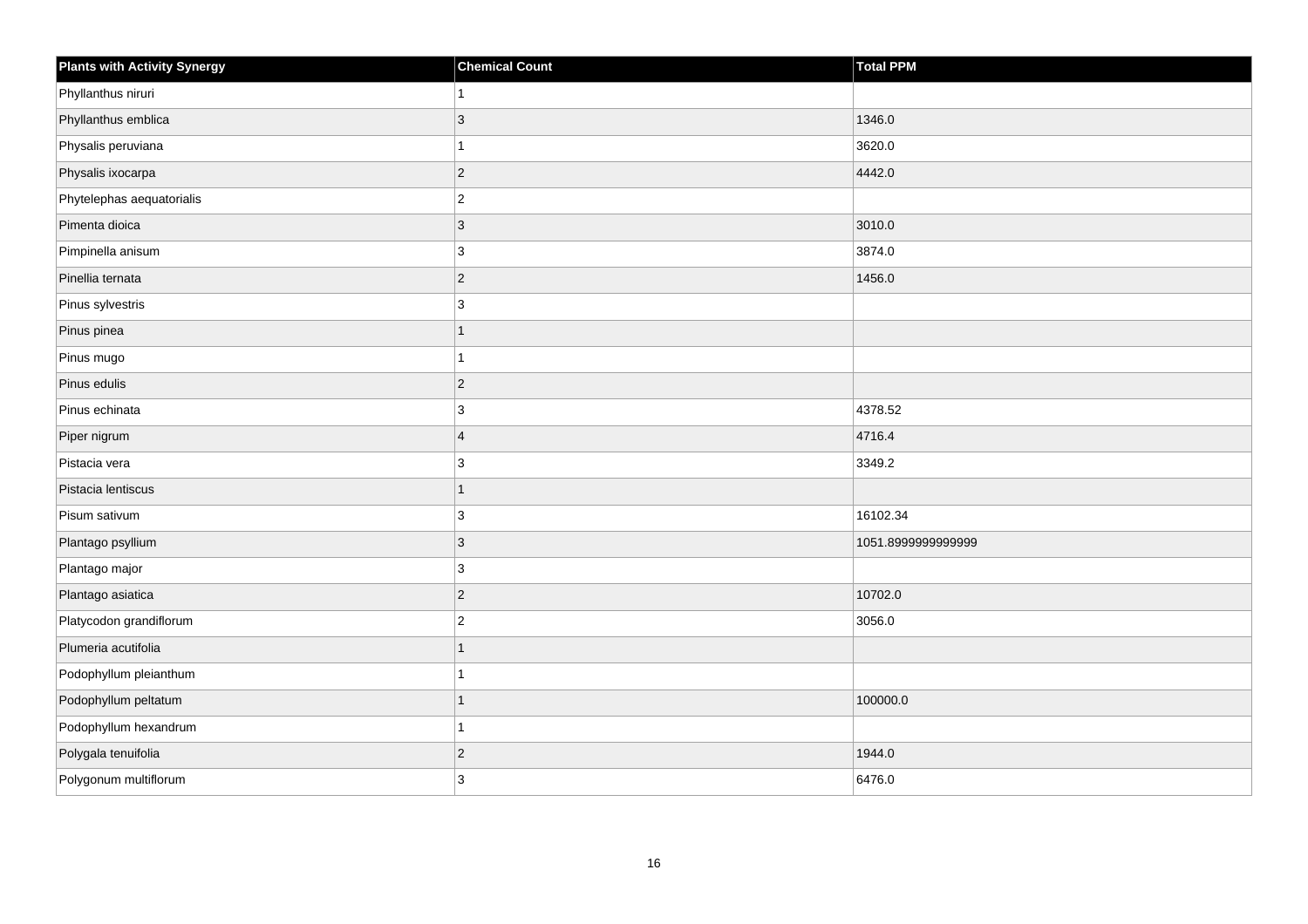| <b>Plants with Activity Synergy</b> | <b>Chemical Count</b>   | Total PPM          |
|-------------------------------------|-------------------------|--------------------|
| Polygonum hydropiperoides           |                         |                    |
| Polygonum hydropiper                |                         |                    |
| Polygonum aviculare                 |                         |                    |
| Polystichum polyblepharum           | $\overline{2}$          | 160.0              |
| Populus tacamahacca                 |                         |                    |
| Portulaca oleracea                  | $\overline{2}$          | 37520.0            |
| Prosopis juliflora                  | 1                       |                    |
| Prunella vulgaris                   | 3                       | 9170.0             |
| Prunus spinosa                      |                         |                    |
| Prunus serotina                     | $\boldsymbol{\Delta}$   | 30823.379999999997 |
| Prunus persica                      | $\overline{\mathbf{A}}$ | 17971.5            |
| Prunus laurocerasus                 |                         |                    |
| Prunus dulcis                       | $\overline{\mathbf{4}}$ | 6329.4             |
| Prunus domestica                    | 4                       | 7064.38            |
| Prunus cerasus                      | $\overline{4}$          | 1310.0             |
| Prunus armeniaca                    | 3                       | 4806.0             |
| Psidium guajava                     | 3                       | 1510.0             |
| Psidium cattleianum                 | $\overline{2}$          | 1760.0             |
| Psophocarpus tetragonolobus         | $\overline{c}$          | 6040.0             |
| Psoralea esculenta                  |                         | 2800.0             |
| Pteridium aquilinum                 |                         |                    |
| Pterocarpus marsupium               |                         |                    |
| Ptychopetalum olacoides             |                         |                    |
| Pueraria pseudohirsuta              | $\overline{2}$          | 7440.0             |
| Pueraria montana                    | $\overline{2}$          | 1700.0             |
| Pulsatilla chinensis                | $\overline{\mathbf{c}}$ | 6428.0             |
| Punica granatum                     | $\Delta$                | 240.0              |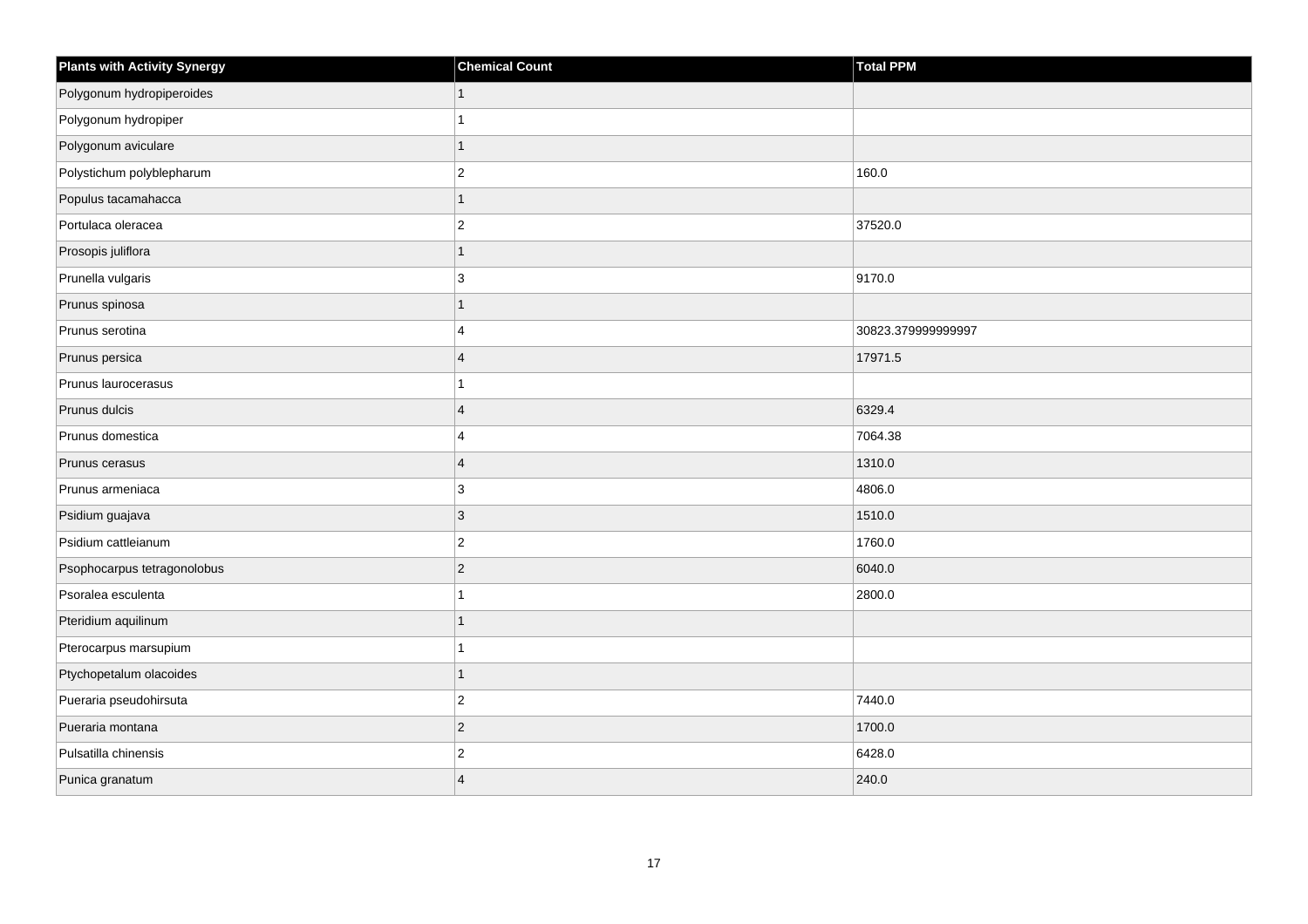| <b>Plants with Activity Synergy</b> | <b>Chemical Count</b>   | <b>Total PPM</b>   |
|-------------------------------------|-------------------------|--------------------|
| Pyrus communis                      | 5                       | 2330.31            |
| Quercus velutina                    | $\overline{\mathbf{A}}$ | 13829.46           |
| Quercus stellata                    | 3                       | 11867.36           |
| Quercus rubra                       | 3                       | 18478.4            |
| Quercus robur                       |                         |                    |
| Quercus phellos                     | $\overline{3}$          | 6064.168           |
| Quercus infectoria                  |                         |                    |
| Quercus alba                        | $\overline{4}$          | 11364.34           |
| Quisqualis indica                   | $\overline{2}$          | 2124.0             |
| Raphanus sativus                    | $\overline{3}$          | 15262.279999999999 |
| Rehmannia glutinosa                 | $\overline{2}$          | 2408.0             |
| Rheum rhabarbarum                   | 5                       | 4042.2             |
| Rheum palmatum                      | $\overline{a}$          | 5140.0             |
| Rheum officinale                    | 1                       |                    |
| Rhizophora mangle                   | $\overline{2}$          | 17686.0            |
| Rhododendron ponticum               | $\overline{2}$          |                    |
| Rhododendron dauricum               |                         |                    |
| Rhodymenia palmata                  | 3                       | 11992.0            |
| Rhus toxicodendron                  | 1                       |                    |
| Rhus glabra                         | 3                       | 9816.1             |
| Rhus coriaria                       |                         |                    |
| Rhus copallina                      | 3                       | 28194.28           |
| Ribes uva-crispa                    | 3                       | 1908.16            |
| Ribes rubrum                        | $\overline{3}$          | 1902.25            |
| Ribes nigrum                        | $\overline{\mathbf{A}}$ | 3482.54            |
| Ricinus communis                    |                         |                    |
| Rosa spp                            |                         |                    |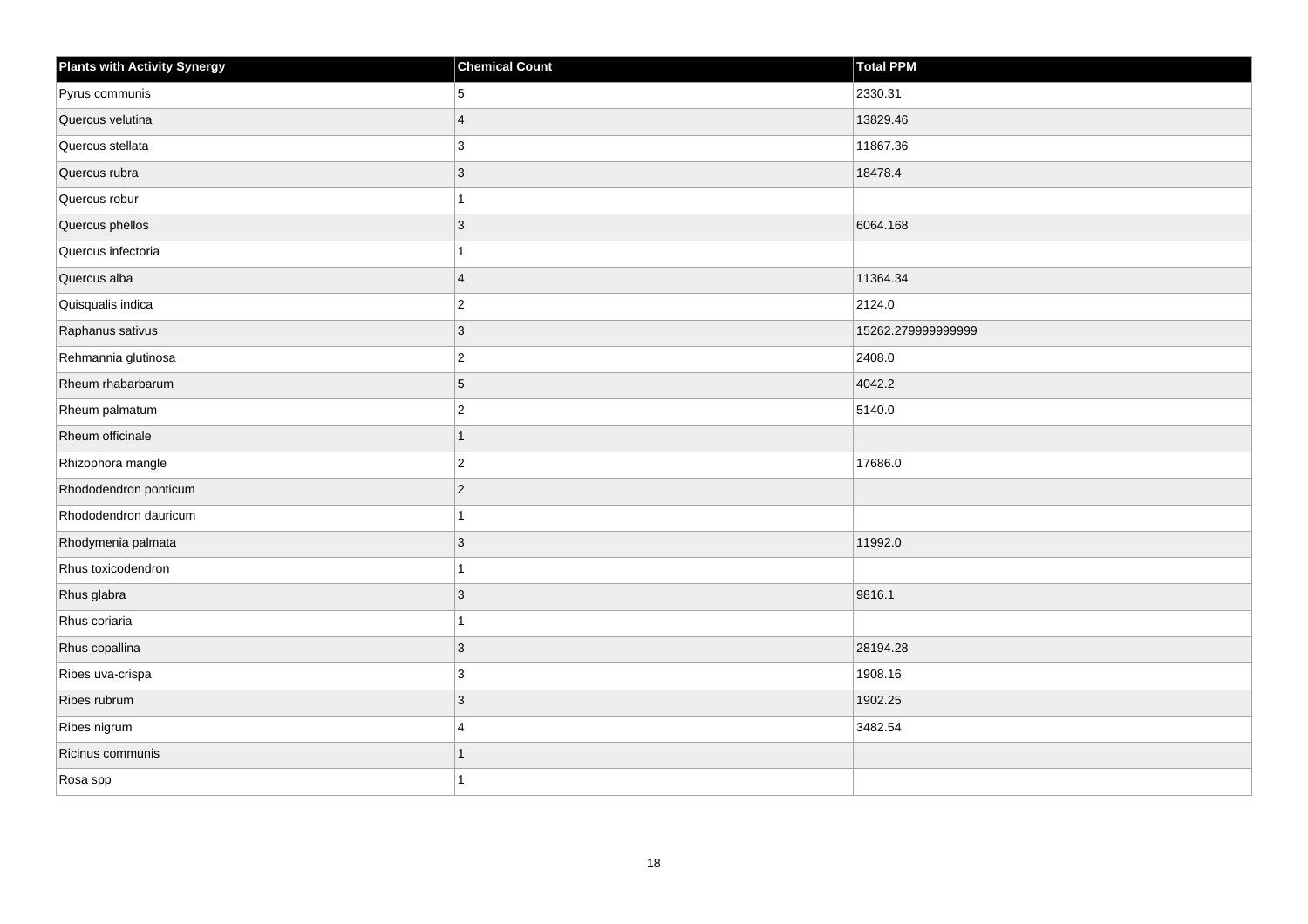| <b>Plants with Activity Synergy</b> | <b>Chemical Count</b> | <b>Total PPM</b>   |
|-------------------------------------|-----------------------|--------------------|
| Rosa laevigata                      | $ 2\rangle$           | 5690.0             |
| Rosa damascena                      | 1                     |                    |
| Rosa canina                         | $\overline{4}$        | 3481.87            |
| Rosmarinus officinalis              | $\overline{2}$        | 5042.0             |
| Rubia cordifolia                    | $ 2\rangle$           | 3818.0             |
| Rubus idaeus                        | 6                     | 6394.3             |
| Rubus chingii                       | $ 2\rangle$           | 5536.0             |
| Rubus chamaemorus                   | 3                     | 3830.76            |
| Rumex crispus                       | 5                     | 6400.0             |
| Rumex acetosa                       | 3                     | 9240.0             |
| Ruscus aculeatus                    | $\vert$ 3             | 4707.5             |
| Ruta graveolens                     | 1                     |                    |
| Salix alba                          | $\overline{4}$        | 11223.1            |
| Salvia officinalis                  | 3                     | 5728.2             |
| Salvia miltiorrhiza                 | $ 2\rangle$           | 6484.0             |
| Sambucus nigra                      | 3                     |                    |
| Sambucus canadensis                 | 1                     |                    |
| Sanguisorba officinalis             | 1                     |                    |
| Sanguisorba minor                   | $\overline{1}$        |                    |
| Santalum acuminatum                 | $ 2\rangle$           |                    |
| Sassafras albidum                   | 3                     | 23376.260000000002 |
| Schinus terebinthifolius            | 1                     |                    |
| Schinus molle                       | 1                     |                    |
| Schisandra chinensis                | 3                     | 5539.8             |
| Schizonepeta tenuifolia             | $ 2\rangle$           | 6836.0             |
| Scrophularia buergeriana            | $\overline{2}$        | 4146.0             |
| Scutellaria lateriflora             | 3                     | 2362.2999999999997 |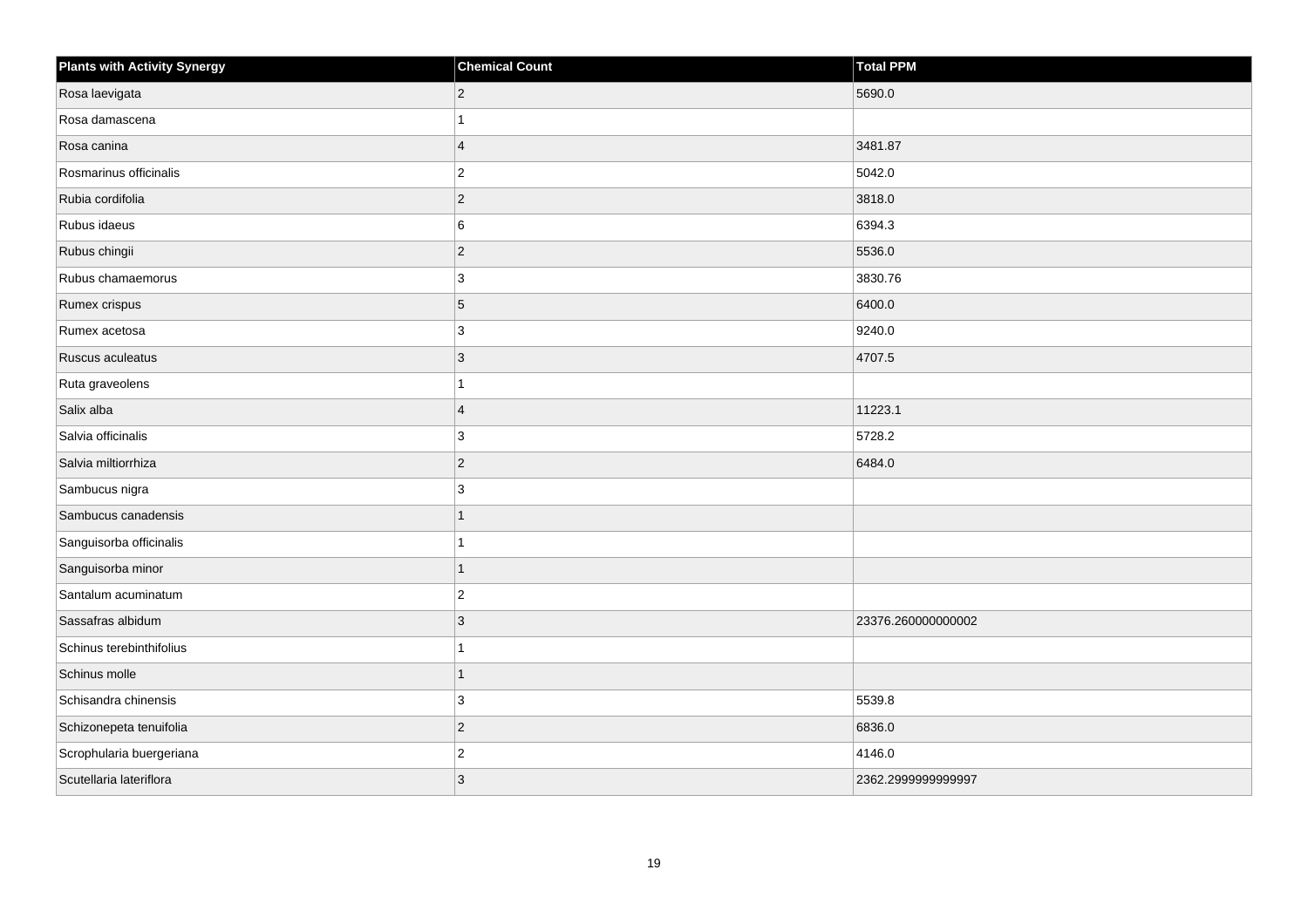| <b>Plants with Activity Synergy</b> | <b>Chemical Count</b> | <b>Total PPM</b>   |
|-------------------------------------|-----------------------|--------------------|
| Scutellaria baicalensis             | $\overline{2}$        | 14476.0            |
| Secale cereale                      | $\overline{2}$        |                    |
| Sechium edule                       | $\overline{c}$        | 11716.0            |
| Senna occidentalis                  | $\overline{3}$        | 5842.0             |
| Senna obtusifolia                   | $\overline{2}$        | 6592.0             |
| Senna alexandrina                   | $\mathbf{3}$          |                    |
| Serenoa repens                      | 3                     |                    |
| Sesamum indicum                     | $\overline{4}$        | 8370.8             |
| Siegesbeckia orientalis             | $\overline{c}$        | 5354.0             |
| Silybum marianum                    | $\overline{4}$        | 8120.5             |
| Simmondsia chinensis                | $\mathbf{2}$          | 2852.0             |
| Sinapis alba                        | $\mathbf{3}$          | 6723.2             |
| Sinomenium acutum                   | $\boldsymbol{2}$      | 750.0              |
| Smilax spp                          | 3                     | 3387.2999999999997 |
| Smilax officinalis                  | 3                     |                    |
| Solanum tuberosum                   | $\overline{4}$        | 8591.0             |
| Solanum melongena                   | 3                     | 3177.4399999999996 |
| Solidago virgaurea                  | $\overline{1}$        |                    |
| Solidago gigantea                   | 1                     |                    |
| Sophora subprostrata                | $\overline{c}$        | 3788.0             |
| Sophora japonica                    | 1                     |                    |
| Sophora angustifolia                | $\overline{c}$        | 7488.0             |
| Sorbus aucubaria                    | 5                     | 2416.38            |
| Spartium junceum                    | 1                     |                    |
| Spinacia oleracea                   | 4                     | 22408.84           |
| Spirulina spp.                      | 3                     |                    |
| Spirulina pratensis                 | 1                     | 5100.0             |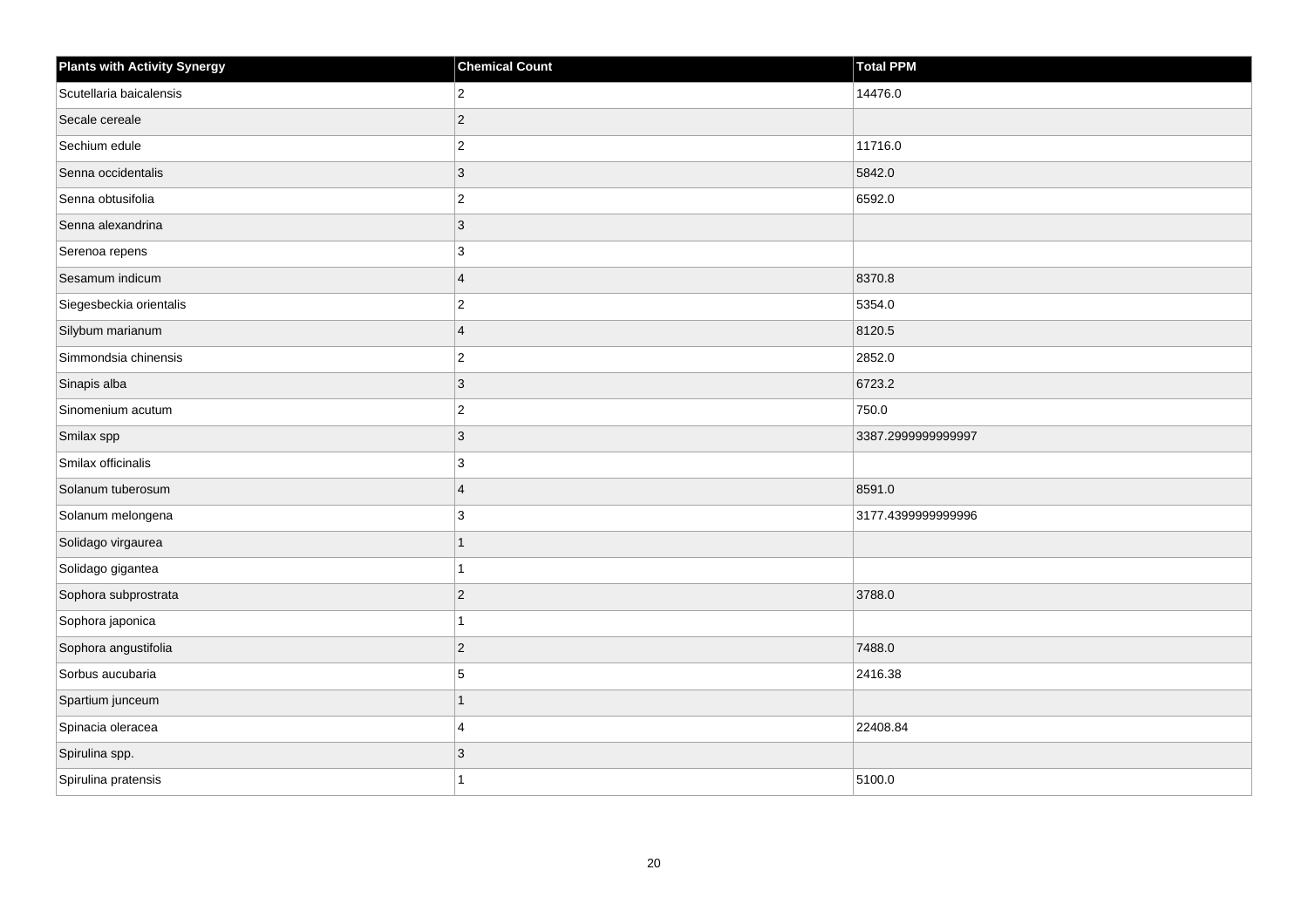| <b>Plants with Activity Synergy</b> | <b>Chemical Count</b> | <b>Total PPM</b>   |
|-------------------------------------|-----------------------|--------------------|
| Spondias tuberosa                   | $\mathbf 2$           | 182.66             |
| Spondias dulcis                     | $\overline{2}$        | 2883.8             |
| Stachys officinalis                 | $\mathbf{3}$          |                    |
| Stellaria media                     | 3                     | 10649.300000000001 |
| Stevia rebaudiana                   | $\mathbf{3}$          | 7058.0             |
| Symphoricarpos orbiculatus          | $\mathbf{3}$          | 17796.32           |
| Symphytum officinale                | $\mathbf{3}$          | 3421.6             |
| Syzygium jambos                     | 1                     |                    |
| Syzygium cumini                     | $\mathbf{1}$          |                    |
| Syzygium aromaticum                 | $\overline{4}$        | 6110.0             |
| Tabebuia impetiginosa               | $\overline{1}$        |                    |
| Tabebuia heptaphylla                | 3                     | 1637.6             |
| Tagetes patula                      | $\mathbf{1}$          |                    |
| Tagetes minuta                      | $\mathbf{1}$          |                    |
| Tamarindus indica                   | $\mathbf 2$           | 4102.0             |
| Tanacetum vulgare                   | $\mathbf{1}$          |                    |
| Tanacetum parthenium                | $\mathbf{3}$          |                    |
| Taraxacum officinale                | $\overline{4}$        | 8311.2             |
| Taraxacum mongolicum                | $\overline{c}$        | 8168.0             |
| Tephrosia purpurea                  | 1                     | 20600.0            |
| Tephrosia candida                   | $\mathbf{1}$          | 52.0               |
| Terminalia ivorensis                | $\mathbf{1}$          |                    |
| Terminalia chebula                  | 1                     |                    |
| Terminalia catappa                  | 3                     |                    |
| Tetragonia tetragonioides           | $\mathbf{1}$          | 13000.0            |
| Tetrapanax papyrifera               | $\mathbf 2$           | 4324.0             |
| Teucrium scordium                   | $\overline{1}$        |                    |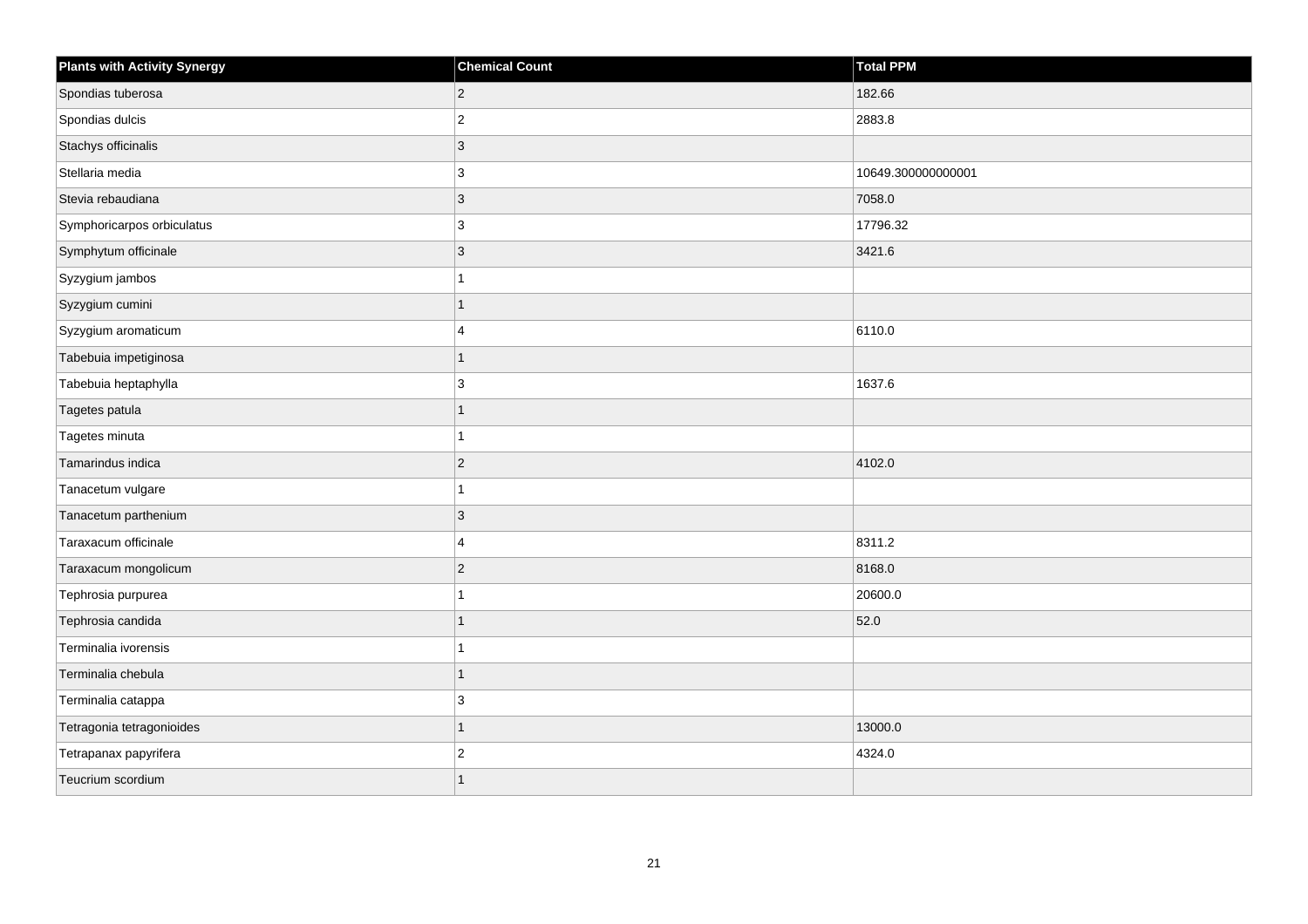| <b>Plants with Activity Synergy</b> | <b>Chemical Count</b>   | <b>Total PPM</b>   |
|-------------------------------------|-------------------------|--------------------|
| Teucrium montanum                   |                         |                    |
| Teucrium botrys                     |                         |                    |
| Theobroma cacao                     | 3                       |                    |
| Thespesia populnea                  | 1                       |                    |
| Thevetia peruviana                  |                         |                    |
| Thymus vulgaris                     | 3                       | 14890.5            |
| Tilia sp.                           |                         |                    |
| Trachyspermum ammi                  | $\overline{2}$          | 148.0              |
| Tragopogon porrifolius              | $\overline{2}$          | 2004.0             |
| Tribulus terrestris                 | 1                       |                    |
| Trichosanthes anguina               |                         | 19630.0            |
| Tridax procumbens                   |                         |                    |
| Trifolium pratense                  | 5                       | 23215.2            |
| Trigonella foenum-graecum           | $\overline{4}$          | 3994.4             |
| Triticum aestivum                   | 3                       | 21038.0            |
| Turnera diffusa                     | 3                       | 4114.1             |
| Tussilago farfara                   | 3                       | 2210.0             |
| Ulmus rubra                         | 3                       | 1171.0             |
| Uncaria tomentosa                   |                         |                    |
| Uncaria guianensis                  |                         |                    |
| Uncaria catechu                     | $\overline{2}$          |                    |
| Urginea maritima                    | 1                       |                    |
| Urtica dioica                       | 4                       | 17304.600000000002 |
| Vaccinium vitis-idaea               | 6                       | 1228.26            |
| Vaccinium myrtillus                 | $\overline{7}$          | 6017.48            |
| Vaccinium macrocarpon               | $\overline{\mathbf{A}}$ | 3190.0             |
| Vaccinium corymbosum                | 3                       | 678.0              |